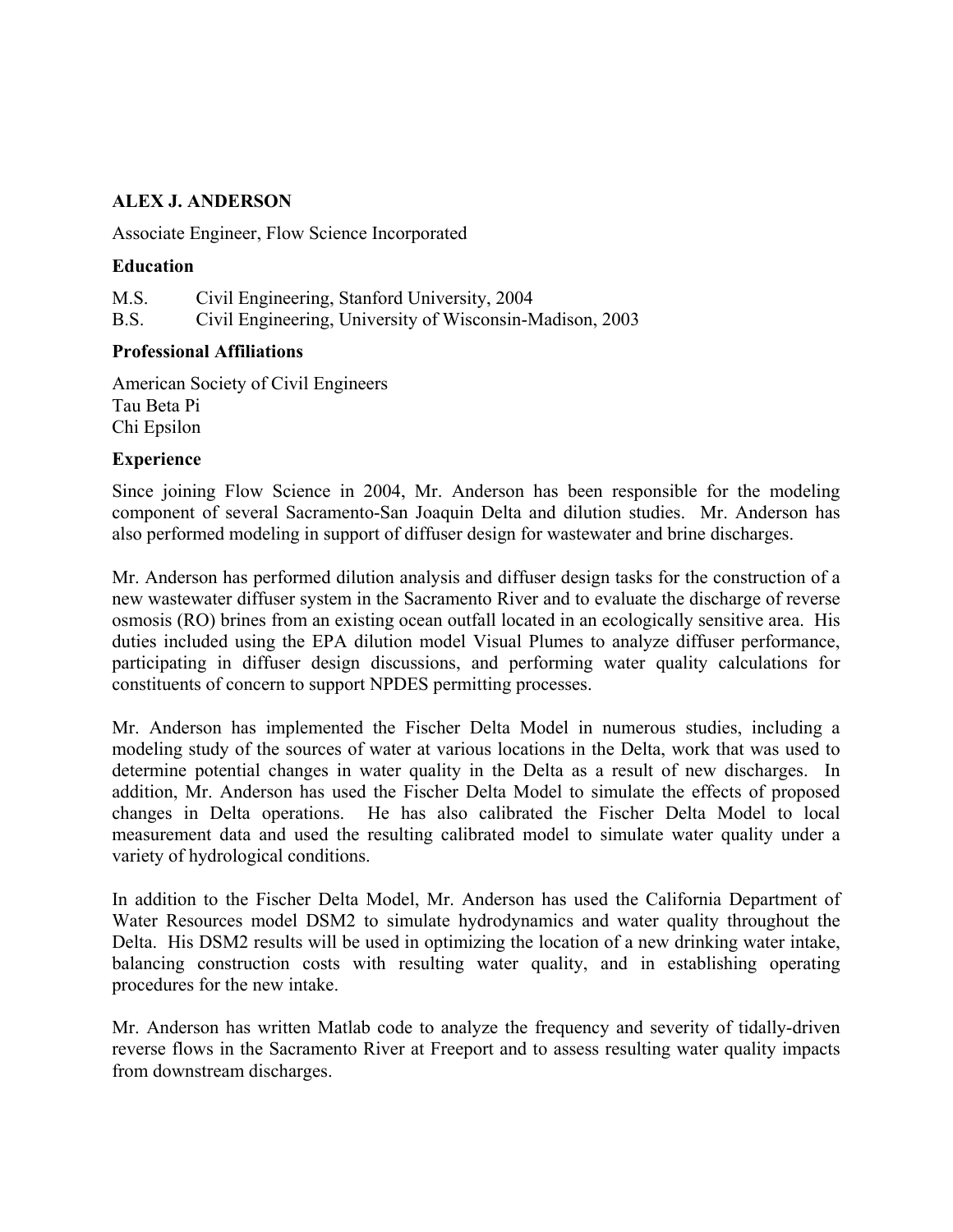# Turlock Irrigation District

# Timothy J. Ford, Aquatic Biologist

Mr. Ford is an aquatic biologist who has worked with California inland fishes for over 20 years, with particular emphasis on native species, including Chinook salmon. He has worked with species of special concern in streams throughout California. His present position is a joint program with the Modesto Irrigation District focusing on the aquatic resources of the lower Tuolumne River and the San Joaquin River basin. Activities include: 1) planning, coordinating, and conducting the aquatic biology program for Irrigation Districts, 2) implementation of the Don Pedro Project FERC Settlement Agreement, 3) development and implementation of field studies, including agency coordination and consultant direction and supervision, 4) reviewing and advising on river and project operations, 5) compliance with state and federal agencies, 6) preparing and submitting written reports and restoration proposals, and 7) maintaining the Districts' aquatic resource records and files. Mr. Ford is the coordinator for the Tuolumne River Technical Advisory Committee and is a technical representative in the VAMP/San Joaquin River Agreement process.

# **Education**

B.S. University of California, Davis; Wildlife and Fisheries Biology, 1977. Course work in U.C. Davis Ecology M.S. program, 1977-78 A.A. Modesto Junior College; Biological Science, 1975.

# Professional Experience

Mr. Ford has worked on the lower San Joaquin River system for Turlock Irrigation District since 1981. He has been involved in a variety of aquatic biology investigations focusing on fishes of the Tuolumne and San Joaquin Rivers. These have included 1) salmon escapement, spawning, fry/juvenile distribution, survival, outmigration, predation, feeding, growth, 2) instream flow and temperature evaluations, 3) gravel and other habitat studies, and 4) habitat restoration projects. He has overseen consultant activities since 1987.

Prior positions held are:

Fishery Biologist, Don Pedro Recreation Agency, CA MAR-SEP1981 Biological Technician, Stanislaus National Forest, CA JUN-SEP1980 – Stream and aquatic surveys Fisheries Research Assistant, University of California, Davis MAR1979-MAR1980 – Various field and lab studies Biological Technician, Tahoe National Forest, CA JUN-SEP1978 – Stream and aquatic surveys Seasonal Aide, California Dept. of Fish and Game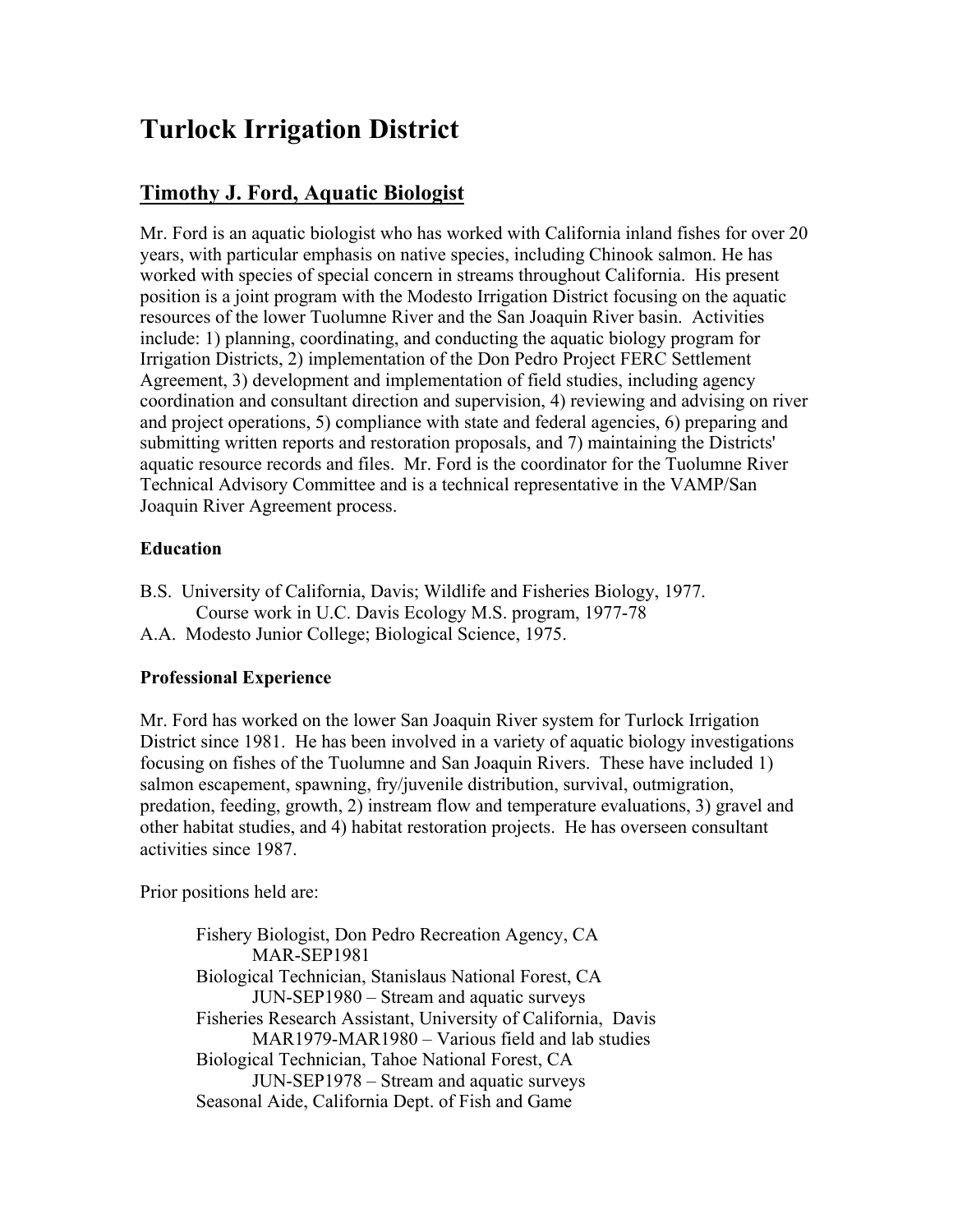NOV1977-MAR1978 – Special status fish species Biological Technician, Modoc National Forest, CA JUL-NOV1977 – Field surveys and Modoc sucker status report Biological Technician, Angeles National Forest, CA JUN-SEP1975; JUN-SEP1976 – Stream and aquatic surveys

### Professional Affiliations/Memberships

American Fisheries Society Society for Conservation Biology Western Section of the Wildlife Society

### **Publications**

Mr. Ford has authored several research documents and compliance reports. A list of reports is available on request.

Publications include:

- Brown LR, and Ford T. 2002. Effects of flow on the fish communities of a regulated California river: implications for managing native fishes. River Research and Applications 18: 331-342
- Ford T, and Brown LR. 2001. Distribution and abundance of Chinook salmon and resident fishes of the lower Tuolumne River, California. In Contributions to the biology of Central Valley salmonids, R. Brown (ed.) Fish Bulletin 179. California Department of Fish and Game: Sacramento, California; 253-304.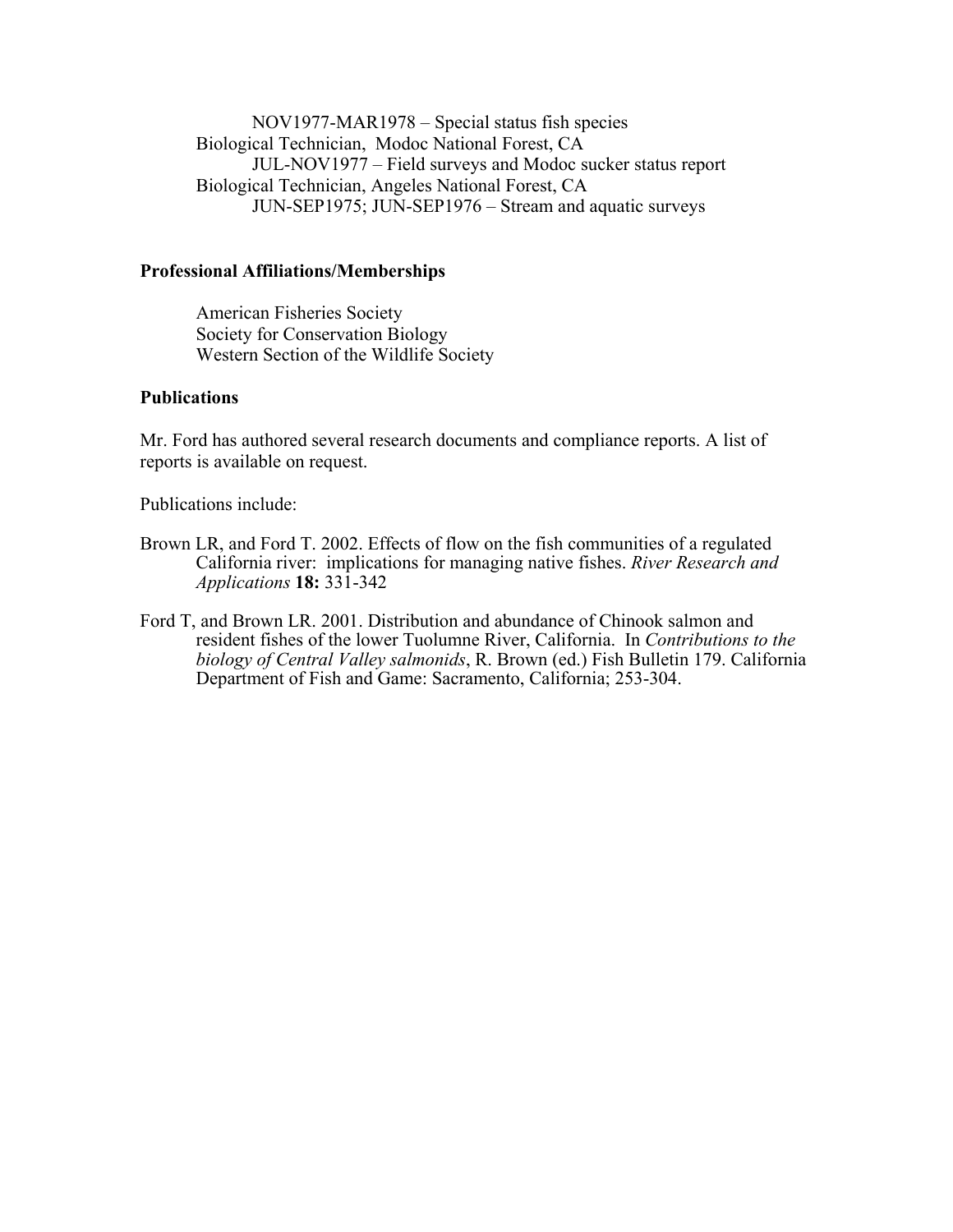### ERICSON JOHN LIST

President and Principal Consultant, Flow Science Incorporated and Emeritus Professor of Environmental Engineering Science, California Institute of Technology, Pasadena, California.

### Years of Experience

40

### Education

Ph.D. Applied Mechanics and Mathematics - California Institute of Technology, 1965 M.E. - University of Auckland, New Zealand, 1962 B.Sc. Mathematics - University of Auckland, New Zealand, 1962 B.E. (First Class) - University of Auckland, New Zealand, 1961

### Professional Affiliations

Professional Civil Engineer in the States of California (C 36791), South Carolina (20646) Florida (57786), North Carolina (027270), Nevada ( 015627), Georgia (028604) Fellow of American Society of Civil Engineers Consulting Engineers and Land Surveyors of California National Science Foundation Award for Special Creativity, 1982 Who's Who in America and Who's Who in Engineering

### Key Qualifications

Dr. List was Professor of Environmental Engineering Science at the California Institute of Technology between 1969 and 1997. He joined the faculty at Caltech in 1969 as an Assistant Professor, after spending three years as a lecturer and senior lecturer at the University of Auckland. For the period of 1980-1985, he was Executive Officer of Environmental Engineering Science at Caltech. He also held the position of editor of the Journal of Hydraulic Engineering, American Society of Civil Engineers, from 1984 to 1989.

### Related Experience

Professor List has consulted with more than 600 industrial organizations, consulting engineers and governmental agencies, including Southern California Edison, Chevron, IBM Corporation, Exxon, Zeneca, City and County of San Francisco, City of Los Angeles, City of Seattle, City of San Diego, City and County of Honolulu, Southern California Metropolitan Water District, Southern Nevada Water Agency, Los Angeles and Orange County Sanitation Districts. He has authored reports in the following areas of work: brine disposal, coastal ocean mixing, ICP-MS tracer analysis, power plant cooling systems, wastewater diffusers, dredge spoil disposal, river dispersion, reservoir modeling, reservoir destratification and mixing, well testing, renovation and failure analysis, pulsation control and waterhammer protection, pipeline failure, groundwater mass balance, pump wetwell design, acoustic resonance in piping systems, particle coagulation and sedimentation, fate and transport of DDT, arsenic, chromium and perchlorate.

Professor List is co-author of the texts Mixing in Inland and Coastal Waters (Academic Press, 1979), Turbulent Buoyant Jets and Plumes (Pergamon Press, 1983), and Handbook of Ground Water Development (Wiley, 1990). He is the author or co-author of 40 scientific publications. Since its establishment in 1983 by Dr. List, Flow Science Incorporated has successfully completed more than 700 contracts.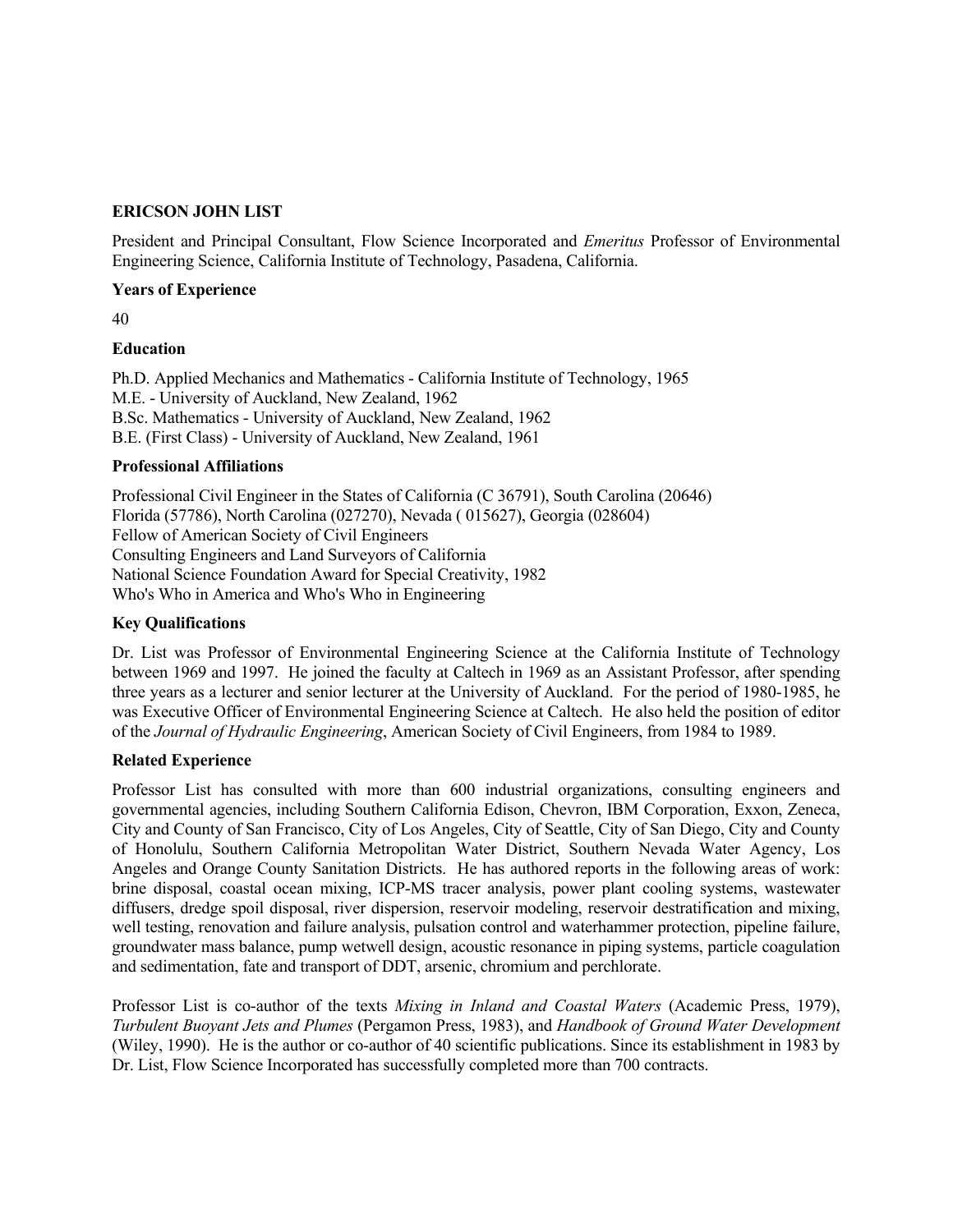### SUSAN C. PAULSEN

Vice President and Senior Scientist, Flow Science Incorporated

### Years of Experience

14

### Education

B.S. – Civil Engineering (with honors), Stanford University, 1990 M.S. – Civil Engineering, California Institute of Technology, 1993 Ph.D. – Environmental Engineering Science, California Institute of Technology, 1997

### Professional Affiliations

Registered Professional Engineer in California C66554

### Key Qualifications

Dr. Paulsen has been employed at Flow Science since 1997, where she has project responsibility for work involving environmental fate and transport. Dr. Paulsen has particular expertise in the analysis of fate, transport, and water quality in estuarine systems, including the San Francisco Bay-Delta system, where she developed a unique fingerprinting method for the analysis of mixing patterns and the sources of salinity in the Delta. At Flow Science she has been involved in projects combining hydrodynamics, aquatic chemistry, and the environmental fate of various constituents.

### Experience

Dr. Paulsen has designed and implemented field studies in reservoir, river, estuarine, and ocean environments using both dye and elemental tracers to evaluate the impact of treated wastewater, thermal, and agricultural discharges on receiving waters and drinking water intakes. Dr. Paulsen has expertise designing and managing modeling studies to evaluate transport and mixing, including the siting and design of diffusers, and she has conducted water quality analyses for storm water runoff, NPDES permitting, irrigation, and wastewater and industrial process water treatment facilities.

Dr. Paulsen recently designed a study utilizing the Fischer Delta Model (FDM), three-dimensional CFD modeling, longitudinal dispersion modeling, and Monte Carlo modeling to evaluate water quality impacts of a major treated wastewater discharge to a tidally-driven river. She has designed and implemented tracer and/or modeling studies for a number of agencies including Contra Costa Water District, CALFED, DWR, and the Sacramento Regional County Sanitation District. Dr. Paulsen has also managed and designed studies to investigate the disposal of brines from salt production and reverse osmosis (RO) facilities, and she has participated in several intensive multi-disciplinary studies of the fate and transport of both organic and inorganic pollutants, including DDT, copper, and selenium, in surface and ground waters and sediments.

Dr. Paulsen has extensive expertise with water quality regulation in California and served as primary author for a comprehensive review of the administrative record of the Los Angeles Basin Plan. She has worked on temperature compliance models, NPDES permitting, permit compliance, master planning and EIR/EIS processes, and TMDL development. Dr. Paulsen has also provided testimony to the California State Water Resources Control Board and Regional Boards in water rights and permitting issues, has spoken extensively on regulatory issues, and currently serves on the State Board's Sediment Quality Objective Advisory Committee.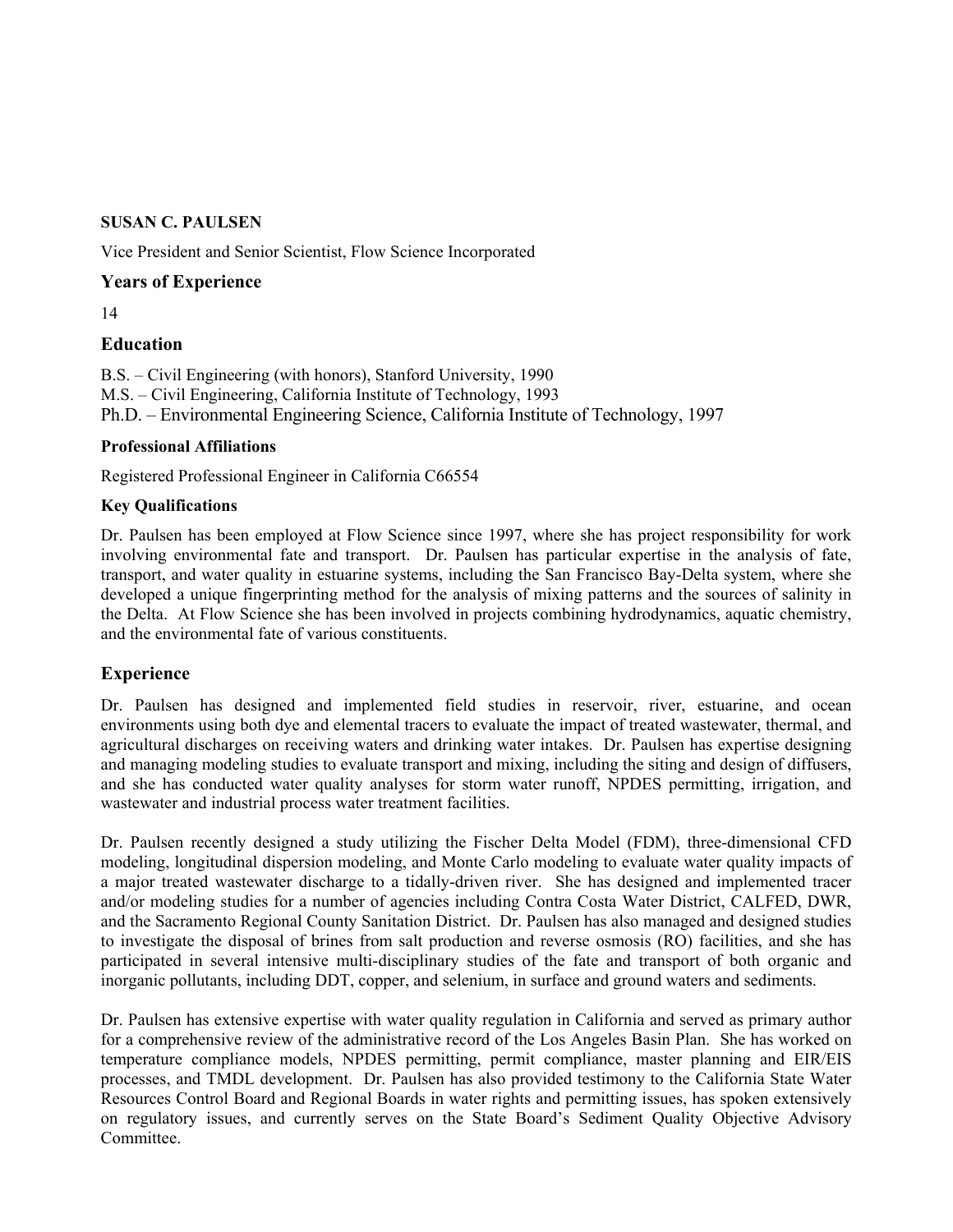### SUSAN C. PAULSEN

Vice President and Senior Scientist, Flow Science Incorporated 723 E. Green Street, Pasadena, California 91101 Phone: (626) 304-1134 Fax: (626) 304-9427

Email: spaulsen@flowscience.com

#### EDUCATION

| <b>Ph.D., Environmental Engineering Science</b>                                                                                                                                               | 6/97  |
|-----------------------------------------------------------------------------------------------------------------------------------------------------------------------------------------------|-------|
| California Institute of Technology, Pasadena, California<br>Thesis: A Study of the Mixing in Natural Waters Using ICP-MS and the Elemental Composition of Waters<br>Advisor: Dr. E. John List |       |
| M.S., Civil Engineering<br>California Institute of Technology, Pasadena, California                                                                                                           | 6/93  |
| <b>B.S., Civil Engineering</b> (Environment and Water Studies) with Distinction<br>Stanford University, Stanford, California.                                                                 | 12/90 |

#### PROFESSIONAL AFFILIATIONS

Registered Professional Civil Engineer in California, C66554; American Society of Civil Engineers (ASCE); National Ground Water Association; American Water Resources Association

#### PROFESSIONAL EXPERIENCE

Senior Scientist, Flow Science Incorporated; Pasadena, California.

- · Provided litigation support for major Superfund-related projects involving analysis of fate and transport of chemical compounds; evaluated sampling programs and possible remedial measures
- · Provided technical analysis and testimony in support of NPDES permits, permit appeals, TMDL processes, and water quality regulation
- · Conducted analyses relating to water flow, water quality, and mixing patterns and conducted field studies in the San Francisco Bay-Delta estuary
- · Designed and implemented modeling and field studies in reservoir, river, estuarine, and ocean environments using both dye and elemental tracers to evaluate the impacts of treated wastewater, agricultural, and industrial discharges on receiving waters and drinking water intakes
- · Participated in an intensive study of the mixing of copper in the upper Sacramento River
- · Authored a review of the Administrative Record of the Los Angeles Basin Plan
- · Provided technical support and policy analysis in the development of sediment quality objectives, storm water policy, TMDL and listing policies, and water quality and water rights issues

Consultant to Flow Science Incorporated; Pasadena, California.

- · Analyzed samples collected in the Napa River estuary to determine tidal flushing based upon water signatures; analysis resulted in conversion of 16,000 acres to wetland habitat
- · Assisted the development and successful implementation of a plan to add a rare earth tracer to a major drinking water reservoir to determine mixing and residence times
- · Assisted the development and implementation of a program to analyze samples and add a tracer to a major California river to determine the impact of acid mine drainage
- Field tested a new method for removal of bacteria-induced iron oxide precipitates in groundwater wells
- Participated in the implementation of a program of tracer addition, field sampling, and analysis to determine tidal mixing and dilution of a wastewater effluent in the San Joaquin Delta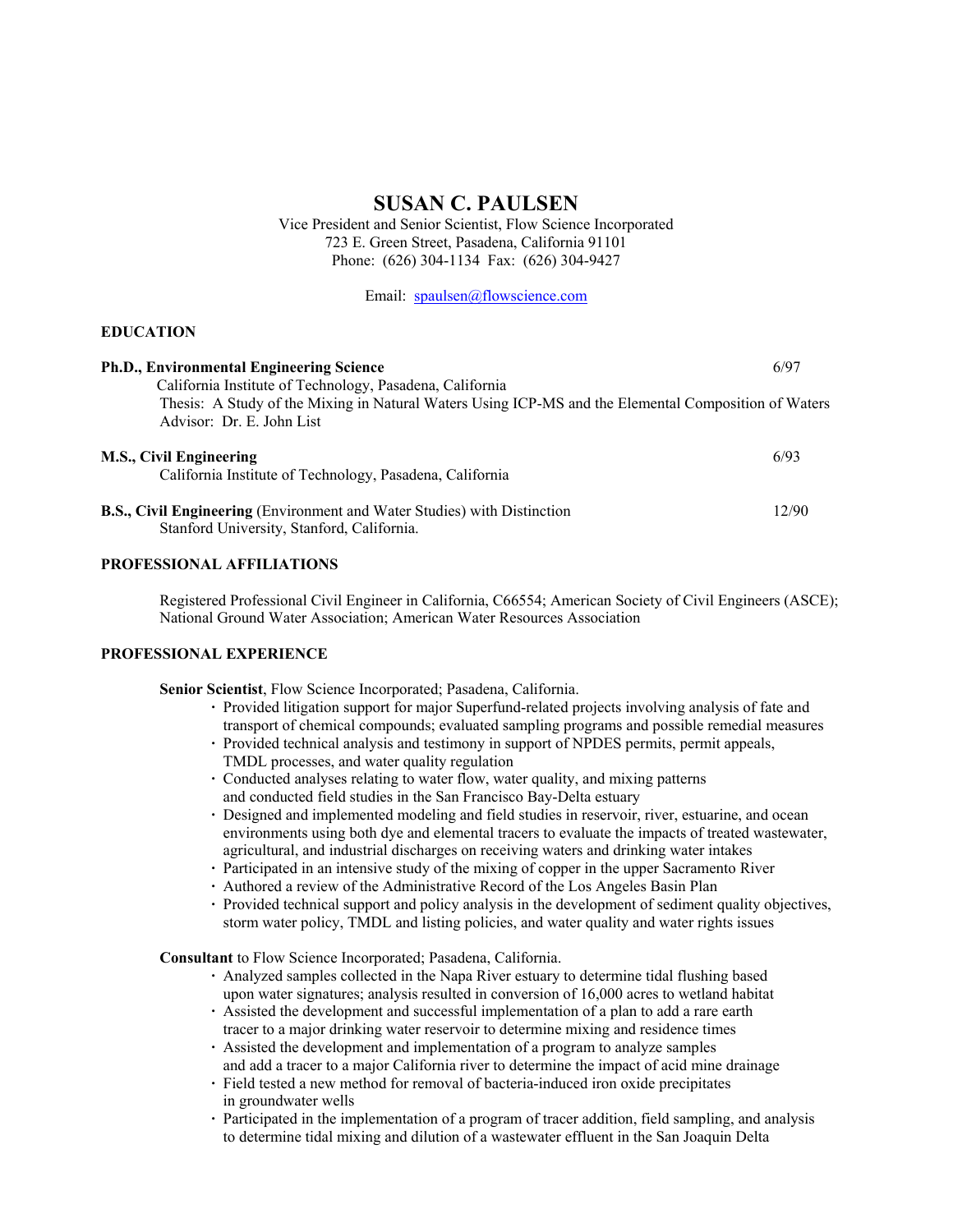#### Staff Engineer, Dames & Moore; San Francisco, California.

 Conducted hydraulic and hydrologic analyses and assisted design for water development projects; conducted water quality analyses for stormwater runoff, NPDES permitting, irrigation, and wastewater and industrial process water treatment facilities; provided design, cost estimate, and construction management services for remedial measures for reservoirs and a Superfund site.

#### RESEARCH EXPERIENCE

Ph.D. Thesis research; California Institute of Technology, Pasadena, CA.

 The goal of this work was to delineate the distribution of chemical constituents and flow patterns in natural waters to understand and solve specific environmental problems. Conducted extensive sample collection within the San Francisco Bay-Delta System and within the streams and ocean of Oahu, with sample analysis by ICP-MS; established the elemental "signatures" of sources, selected tracers based upon conservative mixing demonstrated by laboratory and field work, and determined temporal and spatial variation of tracers.

Research Engineer, Fraunhofer Institute for Atmospheric Environmental Research;

Garmisch-Partenkirchen, Germany (West).

 Researched, designed, and fabricated apparatus to sample, record, and analyze effects of pollutants in the ecosystem; designed and fabricated a chamber to control and measure the effects of plant exposure to atmospheric contaminants.

#### TEACHING EXPERIENCE

Teaching Assistant, California Institute of Technology, Pasadena, California. Hydrologic Transport Processes. Delivered occasional lectures and conducted review sessions, provided individual instruction, graded problem sets and examinations. Fluid Mechanics. Prepared materials, designed and conducted laboratory demonstrations, provided individual instruction, and graded problem sets for graduate level course.

Instructor, ASCE High School Outreach Program; San Francisco, California. Designed and taught a four-day interactive water resources unit to high school students.

Instructor, Technical Communications Program; Stanford University, Stanford, California. Taught public speaking course oriented toward professional speaking situations; lectured, demonstrated speaking styles, provided individual instruction, evaluated student speeches.

### **HONORS**

 Walter L. and Reta Mae Moore Fellowship (California Institute of Technology) Earle C. Anthony Graduate Fellowship (California Institute of Technology) Krupp Scholarship in Engineering (Germany)

### SELECTED PUBLICATIONS AND PRESENTATIONS

- Paulsen, S.C., E.J. List, and P.H. Santschi. Modeling variability in <sup>210</sup>Pb and sediment fluxes near the Whites Point Outfalls, Palos Verdes Shelf, California. Environmental Science & Technology 33:3077-3085, 1999.
- Paulsen, S.C., E.J. List, and P.H. Santschi. Comment on "In situ measurements of chlorinated hydrocarbons off the Palos Verdes Peninsula, California." Environmental Science & Technology 33:3927-3928, 1999.

Paulsen, S. C. and E. J. List. A study of transport and mixing in natural waters using ICP-MS: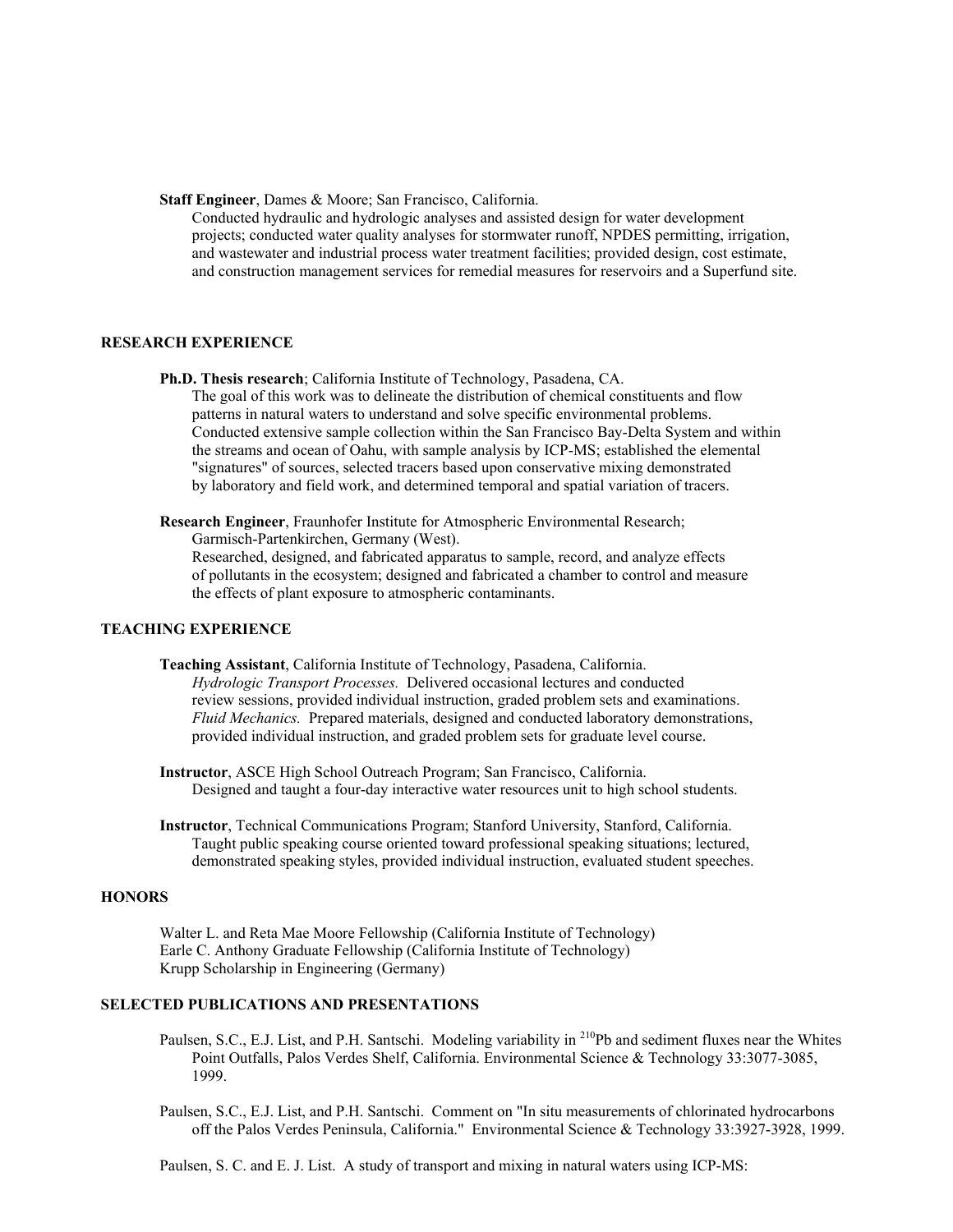Water-particle interactions. Water, Air, and Soil Pollution 99:149-156, 1997.

- Paulsen, S. C. and E. J. List. Tracing discharges in ocean environments using a rare earth tracer. Presented at the 27th IAHR Congress, August 1997, San Francisco, California.
- Paulsen, S. C. and E. J. List. Delineation of estuarine mixing using elemental tracers and numerical modeling. In review.
- Paulsen, S.C. A Study of the Mixing of Natural Flows Using ICP-MS and the Elemental Compositions of water. Ph.D. thesis, California Institute of Technology, 1997.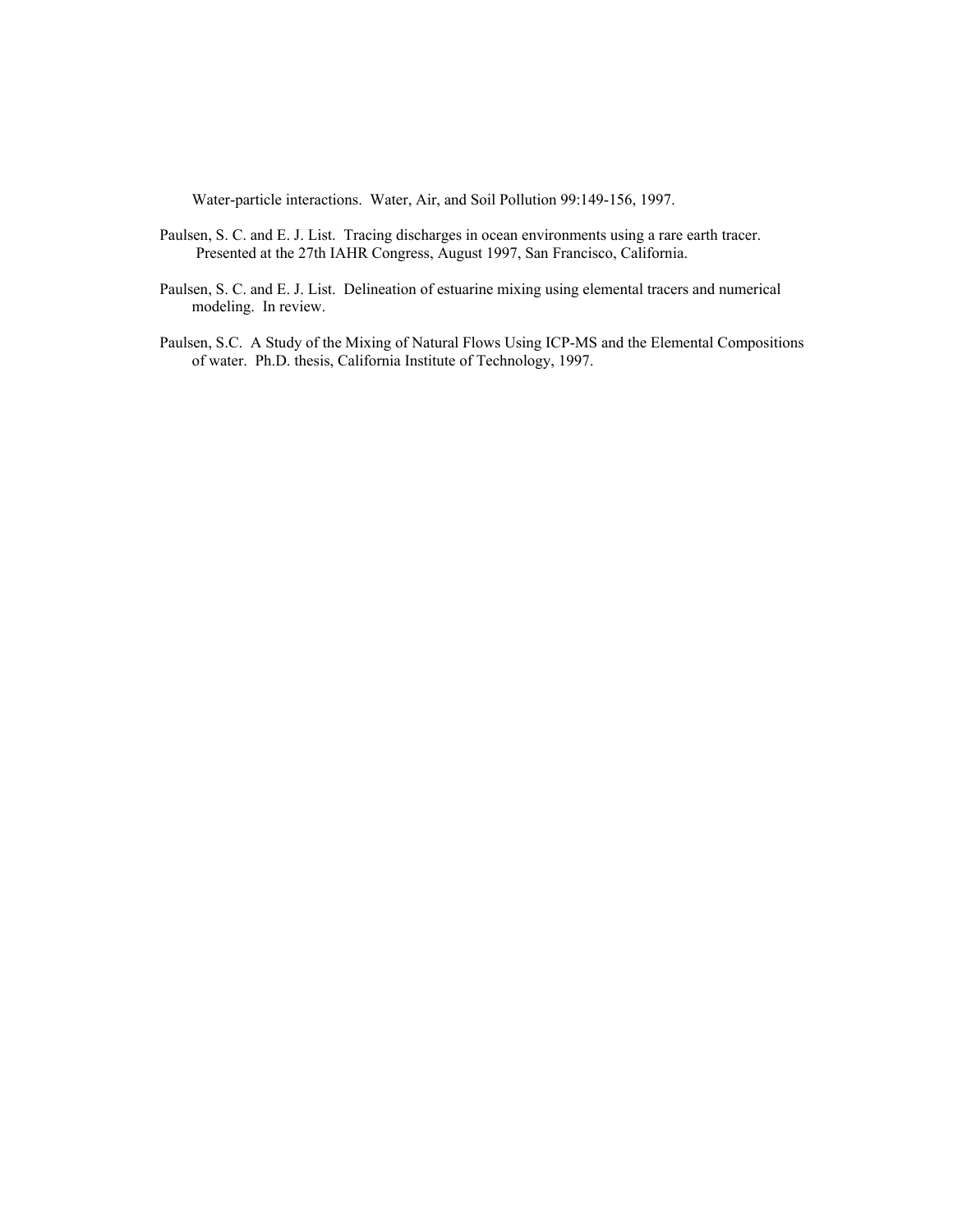# JODY BRAUNER-LANDO, Ph.D., Quantitative Ecologist

## Professional Experience

Dr. Jody Brauner-Lando joined S.P. Cramer and Associates, Inc. in 2004 after completing her Ph.D. in Aquatic and Fisheries Science from the University of Washington. Jody's background reflects a mix of technical field experience, outstanding scholastic achievement and fresh training in leading-edge scientific methods and technologies. She has over 8 years of experience working for private sector consultants on the West Coast of the United States and Papua, New Guinea.

Jody's experience includes conducting and managing large-scale ecological risk assessments in accordance with CERCLA, ESA, and NEPA requirements. Jody also developed an age-structured, spatially explicit Chinook salmon habitat model in the Green River, WA. She has investigated the effects of epistemic uncertainties (model, process, observation, parameter and prediction) in wood recruitment, pool formation and fish habitat models in the Pacific Northwest. She has also managed and conducted water, sediment, soil and benthic invertebrate sampling, wetland delineations, riparian vegetation and stream monitoring surveys.

## Education

- 2004 Ph.D. Aquatic and Fishery Sciences, University of Washington.
- 2004 M.S. Quantitative Ecology & Resource Management, University of Washington.
- 1998 M.S. Environmental Science and Management/Biogeochemistry, University of California, Santa Barbara.
- 1992 B.S. Ecology, Behavior and Evolution, University of California, San Diego.

### Employment History

- Quantitative Ecologist, S.P. Cramer and Associates, Inc., 2004-Present.
- University of Washington, Seattle, WA. 1998 2004.
- URS Corporation. Portland, OR and Seattle, WA. 1997- 2003.
- La Cumbre Mutual Water Company, Hope Ranch, CA. 1997.
- PRC EMI/Tetra Tech EMI, San Francisco, CA and Portland, OR. 1992-1996.

### BRIAN PYPER, Senior Consultant and Biometrician

### Professional Experience

Brian Pyper recently joined S.P. Cramer & Associates in 2004. Brian has extensive experience developing statistical methods for analyzing fisheries data; examining management implications of patterns of variation and uncertainties in models/data; and formulating appropriate experimental designs and monitoring programs. Brian is completing his dissertation in Fisheries Management at the University of Alaska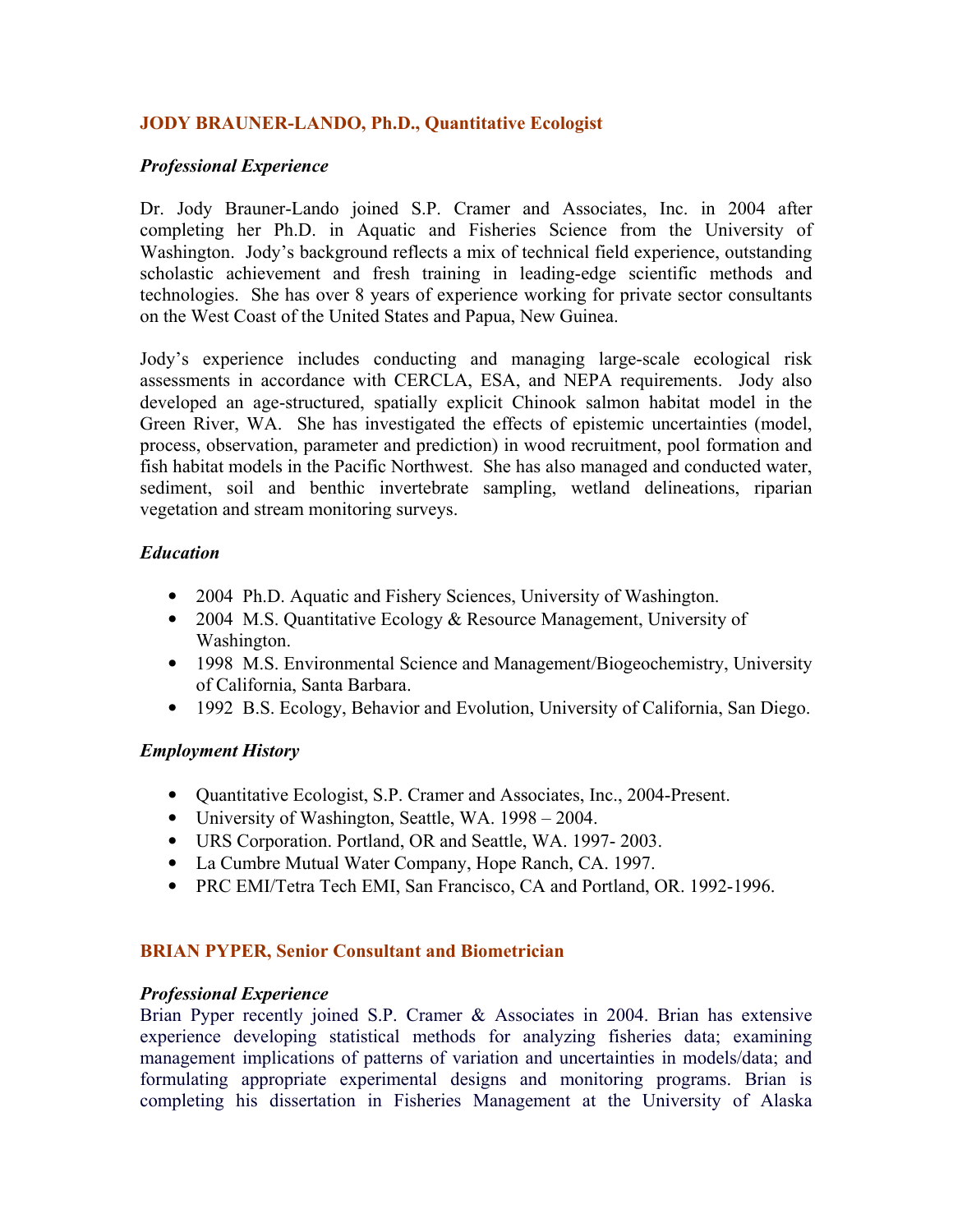Fairbanks. Brian's thesis research has focused on simulation of the utility of state-space (Kalman filter) models and Bayesian decision analysis for tracking productivity changes and selecting escapement goals for Pacific salmon.

Prior to his Ph.D. program, Brian worked with Dr. Randall Peterman at Simon Fraser University conducting research in quantitative fisheries ecology and management. Brian's research focused on examining spatial/temporal variation in survival, size, and age at maturity of salmon species, with emphasis on applying advanced quantitative tools in simulation and empirical analyses. He gained broad experience in the theory and application of standard stock-assessment methods, multivariate statistics, time-series analysis, Bayesian statistics, risk/decision analysis, re-sampling methods, capturerecapture analysis, and experimental design.

At ESSA Technologies Ltd., Brian worked on a team project developing a comprehensive database and set of data-manuals for the Department of Fisheries and Oceans to be used in Treaty Negotiations with First Nations. Brian's experiences as a statistical consultant have also included numerous analyses of tagging experiments, population models, and enhancement projects for salmon and other fish species.

# Education

- 2001–Present Ph.D. candidate, Fisheries Management, University of Alaska, Fairbanks.
- 1996 M.S. Natural Resource Management, Simon Fraser University.
- 1991 B.S. Ecology, University of British Columbia.

# Employment History

- Senior Consultant & Biometrician, S.P. Cramer & Associates, 2004 Present.
- Research Assistant for Dr. Randall Peterman, Simon Fraser University, Burnaby, B.C, 1996-2001.
- Statistical Consultant for the Department of Fisheries and Oceans (DFO), Vancouver, B.C, 1995–1997.
- Research Assistant, ESSA Technologies Ltd., Vancouver, B.C, 1995.
- Co-op Student, Salmon Enhancement Program, DFO, Vancouver, B.C, 1994.

# MICHELE L. SIMPSON, Fisheries Biologist

# Professional Experience

Michele rejoined S.P. Cramer & Associates in 2002 after working as a fisheries biologist for both the U.S. Bureau of Reclamation and NOAA Fisheries. She received her Master's degree in Biology in 1997. She specializes in Endangered Species Act issues regarding salmonid populations in California including effects analyses of projects potentially affecting listed salmonids including reservoir management, unscreened diversions, fish passage barriers/impediments, and habitat restoration.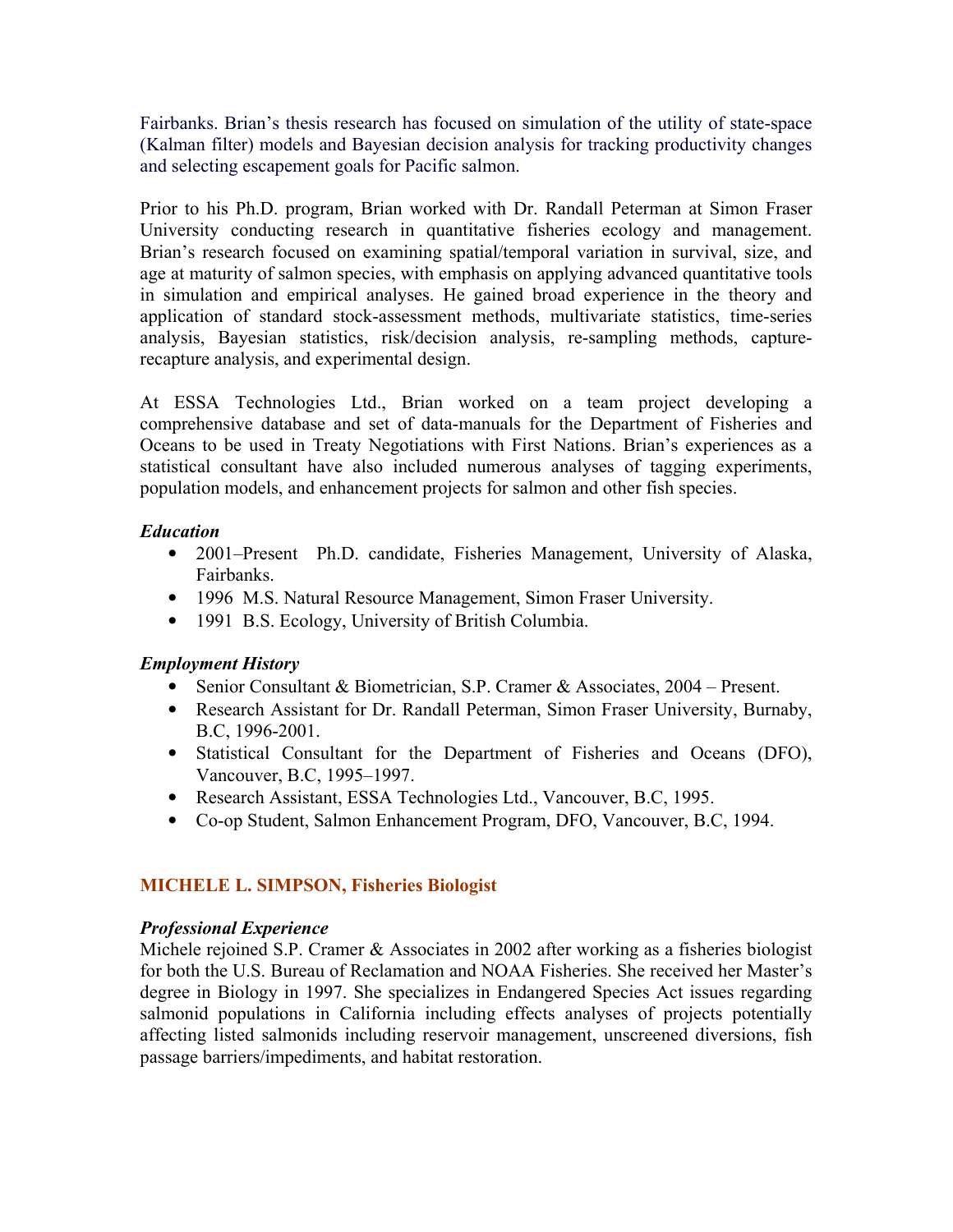Michele currently conducts data analyses and report preparation and review of SPC&A monitoring projects within the Central Valley. In addition, she collaborates extensively with state, federal, and local government agency representatives; landowners, and other interested groups regarding fisheries management issues.

# Education

- 1997 M.S. Biology and Independent Research, California State University, Chico.
- 1992 B.S. Biology, California State University, Sacramento.

# Employment History

- Fisheries Biologist, S.P. Cramer and Associates, Inc., 2002-Present.
- Fisheries Biologist, U.S. Bureau of Reclamation. 2000-2002.
- Fisheries Biologist, National Marine Fisheries Service. 1998-2000.
- Molecular Ecology GAANN Fellow, Worcester Polytechnic Institute. 1996-1998.
- Fisheries Technician, Hanson Environmental, Inc. 1995.
- Fisheries Technician, S.P. Cramer & Associates, Inc. 1992-1994.

# ANDREA N. FULLER, Fisheries Biologist

# Professional Experience

Andrea Fuller joined S.P. Cramer & Associates in 1995 assisting in the coordination of field research activities on the Stanislaus River and other tributaries to the San Joaquin River which has required considerable networking and coordination with state, federal and local government personnel, private consultants, landowners and recreational groups. Andrea has extensive field experience including deploying and monitoring rotary screw traps, mobile and fixed station radio tracking, net sampling, electrofishing, experimental release marking techniques in the San Joaquin River Basin. Andrea regularly participates in several technical groups including the Stanislaus River Fish Group, VAMP biology technical team, and the Interagency Ecological Program Salmon Escapement Project Work Team. Andrea's recent experience includes development of technical reports for Stanislaus and Tuolumne River salmonid outmigrant monitoring efforts, and assistance with the development of the "Summary of Fisheries Research in the Lower Stanislaus River".

# Education

- Biological Science, California State University, Stanislaus.
- Modesto Junior College: Undergraduate general education, with emphasis in biological and environmental sciences.

# Employment History

- Fisheries Biologist, S.P. Cramer & Associates, 2000-Present.
- Fisheries Technician, S.P. Cramer & Associates, 1995-2000.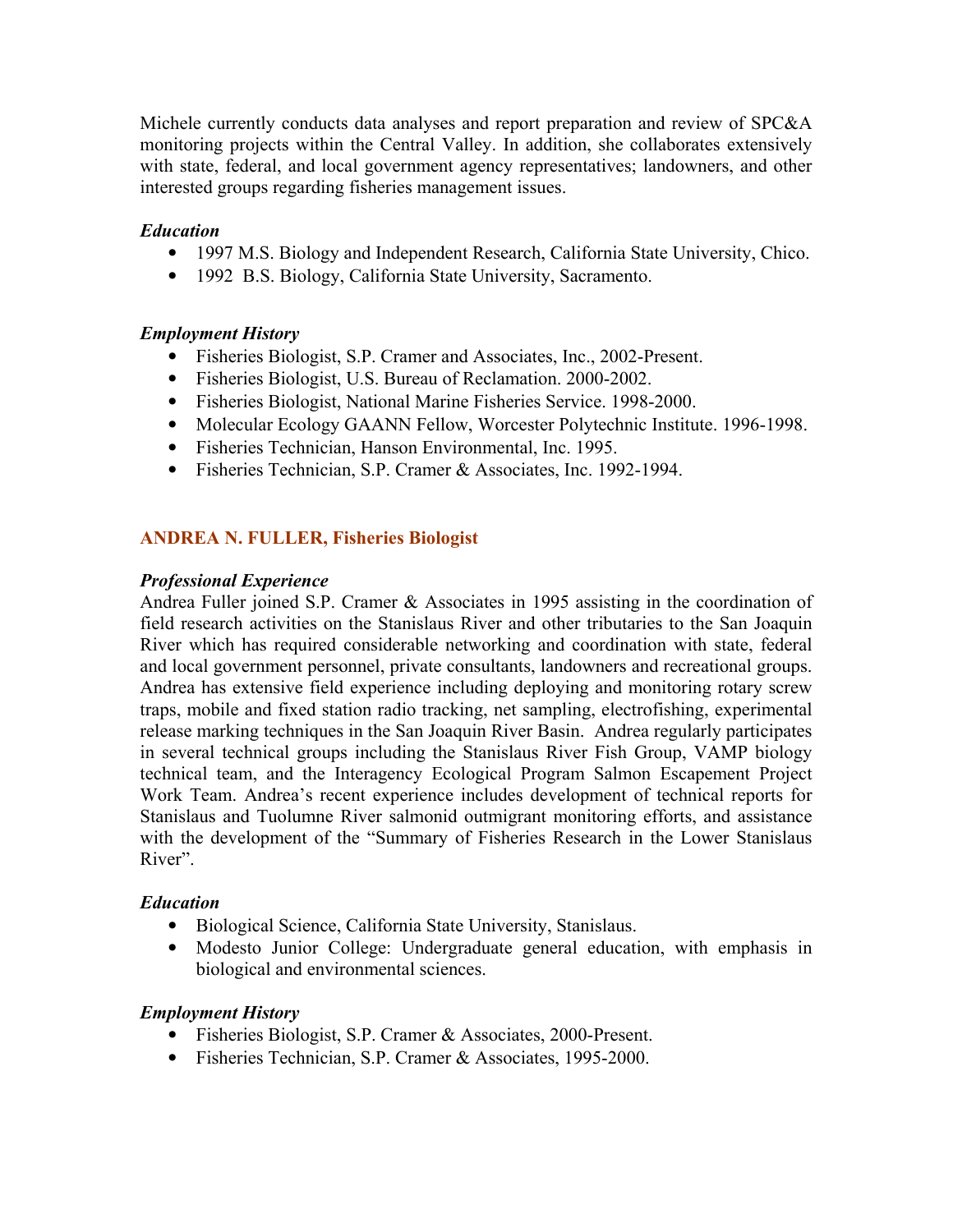# DANIEL B. STEINER

CONSULTING ENGINEER

#### **RESUME**

Mr. Steiner is a registered Civil Engineer with 28 years of experience in water resources planning, development and management, including operations planning for multipurpose water systems which have water and power supply, flood control, recreation, fishery and wildlife enhancement and water quality objectives. He also provides analyses of water rights, contractual and court decreed entitlements, and project operation requirements to develop water availability assessments. He has significant experience working within interdisciplinary teams in the formulation and execution of operation plans for major multi-purpose water projects.

#### **PROFESSIONAL HISTORY**

Self-employed: Daniel B. Steiner, Consulting Engineer Bookman-Edmonston Engineering, Inc., 1991-1993 Resource Management International, Inc., 1983 to 1991 U.S. Bureau of Reclamation, 1977 to 1983

#### **REGISTRATION AND EDUCATION**

Registered Civil Engineer, California

B.S., Civil Engineering, University of California, Davis, 1977

# **REPRESENTATIVE EXPERIENCE**

Assisted with the development of a hydrologic database for the San Joaquin Valley for implementation into the CALSIM II Statewide simulation model. The effort included research and development of a long-term hydrologic record of streamflows, depletions and accretions. The effort also developed the depiction of current water project operations throughout the Valley. The operations include considerations for water supply, power generation, flood control, water quality and fisheries. The result of the effort is being used within on-going State-wide water modeling and planning.

Assisted with the formulation and documentation of hydro-generation system operation analyses for the Upper American River Project of the Sacramento Municipal Utility District. Assistance included the preparation of model documentation and the presentation of analyses results during public workshops.

Assisted with the formulation and analysis of opportunities to exchange water from the State Water Project into the Kings River Water Association service area for water originating from the Kings River. The exchange has an objective to improve the quality of water delivered to Southern California. Other aspects of the project included flood control, and water supply for environmental enhancement purposes. Assistance included the formulation and development of a model to simulate the operation of the exchange, assuming existing conveyance systems and proposed new storage and conveyance systems.

Directed and performed the hydrologic analyses for the development of water supply alternatives for use in the restoration of habitat in the San Joaquin River. The analyses included the formulation of water supply and management alternatives and the development of models for their evaluation. The scope of the analyses incorporated water conveyance and storage opportunities within the San Joaquin Valley, with an objective to develop water for the restoration of the San Joaquin River below Friant Dam while maintaining diversions to the Friant Division of the Central Valley Project.

Assisted with the development of a system operation planning model for the Marin Municipal Water District. This effort included direct interaction with District staff and its Board of Directors in formulating a model that could simulate the operations of the existing system, and proposed changes to that system in terms of contracted purchases and a potential desalination plant. The current operational criteria and objectives of the system were incorporated into the model to provide a simulation of operations over various hydrologic sequences. Modified criteria were developed to simulate potential operations with changes in assumptions for the availability of water supply resources.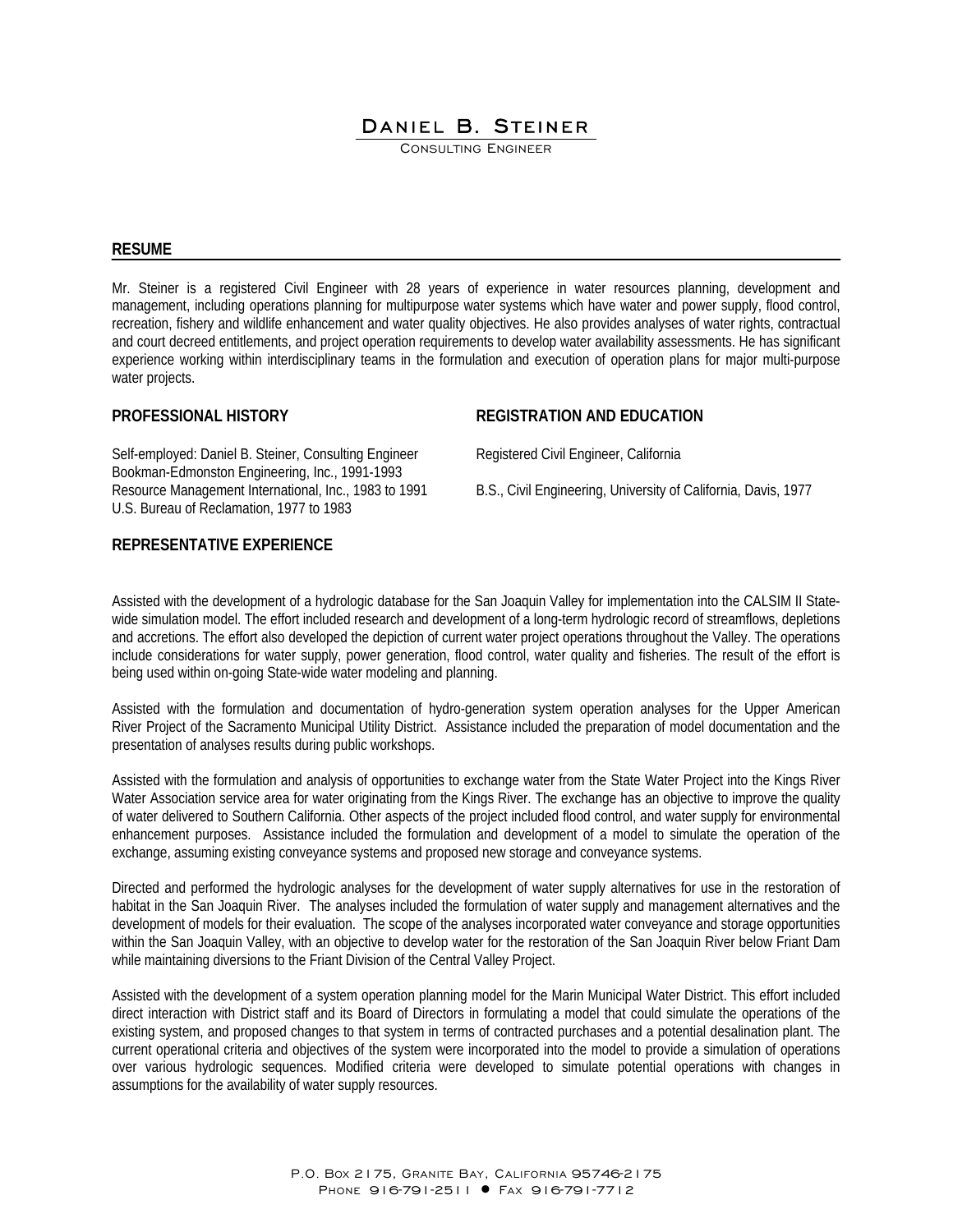Assisting with the annual transfer of water from members of the San Joaquin River Exchange Contractors Water Authority to various Central Valley Project water users within the San Joaquin Valley. During this process assistance was provided with the development of the hydrologic analysis for the program's Environmental Assessment and Initial Study. Also assisted with the development of an EIR/EIS for the transfers. Assistance was provided for the development of monitoring and reporting protocols to document the transfers. Currently providing an on-going evaluation and reporting function on behalf of the Authority.

Assisted the South San Joaquin Irrigation District in developing a water sales arrangement with several municipal water entities within the San Joaquin Valley. The project involves the development of a surface water treatment plant to deliver water that has previously been used for irrigation purposes. The assistance included performing analyses of Stanislaus River operations considering the proposed project, and has involved working with the Bureau of Reclamation in identifying potential hydrologic impacts.

Participated in the California State Water Resources Control Board hearing process regarding the implementation of the 1995 Water Quality Control Plan for the San Francisco Bay/Sacramento-San Joaquin Delta Estuary. On behalf of the City and County of San Francisco and other major water right holders in the San Joaquin Valley, provided analyses and testimony regarding alternative methods of implementing the Water Quality Control Plan. The analyses included the determination of anticipated water supply impacts to various water right holders under different theories of responsibility. Parallel to the Bay-Delta hearing process, participated in the scoping and development of the environmental documentation of an implementation plan by the State Board, including the development of comments to the State Board's Environmental Impact Statement.

Concurrent with the implementation process of the 1995 Water Quality Control Plan, participated in the development of an implementation plan for the San Joaquin River portion of the Water Quality Control Plan. Assistance included technical analyses that supported the negotiation and development of the San Joaquin River Agreement, which incorporates a plan for improving fishery and water quality conditions in the San Joaquin River. Those analyses evaluated viable water project operation alternatives for the Stanislaus, Tuolumne, Merced and San Joaquin rivers. Subsequently developed and performed the hydrologic analyses that were incorporated into the environmental documentation for the agreement.

Participated in the technical and regulatory forums leading up to the issuance of State Water Resources Control Board Orders for the interim implementation of the 1995 Water Quality Control Plan for the San Francisco Bay/Sacramento-San Joaquin Delta Estuary. On behalf of the City and County of San Francisco, provided technical review, analyses and testimony regarding the technical basis of proposed water quality and biological standards and their potential effects to water supplies. Participation in this effort included working within numerous technical and policy groups which were comprised of water supply, public agency and environmental interests. Represented the City during the negotiation of the water quality standards and principles included in the December 15, 1994 "Principles for Agreement on Bay-Delta Standards Between the State of California and the Federal Government."

Participating as a representative of the San Joaquin River Group Authority within the CalFed Operations Coordination Group. This activity concerns the discussion and coordination of water operations within the Bay-Delta watershed to enhance water supply and ecological benefits, and accomplishing the principles set forth in the December 15, 1994, Principles for Agreement, the objectives of the 1995 Water Quality Control Plan, and various Endangered Species Act requirements. Currently providing on-going assistance with the implementation of the San Joaquin River Agreement, and the monitoring and reporting the agreement's affect on Central Valley Project and State Water Project operations.

Assisted with the preparation and update of the Urban Water Management Plan report for the City and County of San Francisco. This report to the California legislature includes identification of the City's water supplies and demands, conservation efforts and a plan of operation during drought. In support of this report, directed the development of an end-use water demand forecast model that incorporates factors that represent water conservation programs.

Provided peer review on a proposed groundwater aquifer storage and recovery project in Sacramento County. On behalf of Sacramento County, the project proponent's water demand and water supply concept were reviewed. The water supply concept involved the storage of surface water in a groundwater basin to meet within-year and year-to-year demands, and the intensive management and use of reclaimed water. Assistance was provided to the County with the development of project operation requirements and mitigation measures.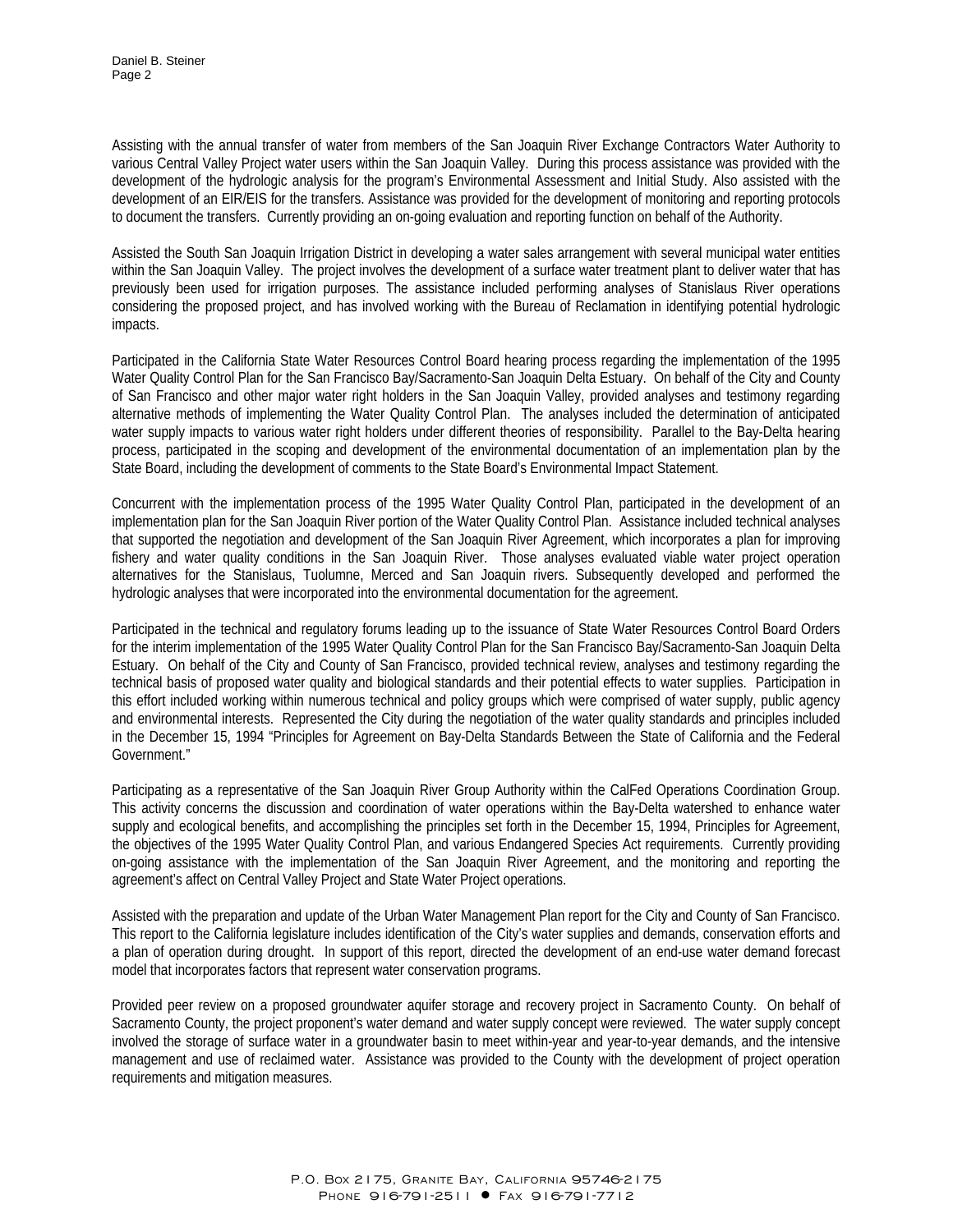Assisted the Klamath Water Users Association evaluate the potential impact of a proposed operation plan for the Klamath River Project upon water deliveries to its members. The analysis identified conflicts between water deliveries and proposed project operations for Endangered Species Act requirements.

Responsible for the development and performance of technical analyses to determine the yield of the water supply of the City and County of San Francisco. These analyses include evaluation of surface water hydrology and contractual, legislated and water rights entitlements, and the development of operational criteria for a water supply system that provides water to over 2.3 million people. Recent investigations include opportunities to enhance dry-year water supply reliability with the development of reservoir and groundwater storage in the Bay Area, and the exercise of water purchase opportunities.

Participated in the negotiation of a settlement agreement concerning water diversions within the Tuolumne River basin and the mitigation of impacts to the lower Tuolumne River. As the result of a Federal Energy Regulatory Commission evaluation of the New Don Pedro Project, an agreement was reached among water users, resource agencies and environmental and recreation interests for instream flows and non-flow programs for the lower Tuolumne River. Participated as a representative of the City and County of San Francisco in this forum which included the negotiation of an agreement to mitigate potential water supply impacts to the City.

Participated in the review of the Programmatic Environmental Impact Statement and implementation plan for the Central Valley Project Improvement Act. On behalf of the City and County of San Francisco, in collaboration with other urban water agencies, provided technical review of the alternatives being considered for evaluation and implementation. Reviews and comments were provided regarding development of the Anadromous Fish Restoration Program, water transfers and dedicated use of Central Valley Project water supplies for fish and wildlife purposes.

Participated in the Sacramento Area Water Forum process which developed an area-wide water plan that will provide a safe, reliable, and environmentally sound water supply to meet the needs of the Sacramento area community. On behalf of the City of Sacramento, and as a consultant to the Forum's staff, provided assistance with the development of alternative solutions for the allocation and management of Sacramento area water supplies among consumptive uses and environmental purposes. Provided assistance with the development of a flow management plan for the American River.

Responsible for the formulation and development of the water demand and supply analysis to support the combined EIS/EIR for the implementation of Public Law 101-514 which provides for a Central Valley Project water supply contract to the Sacramento County Water Agency and the San Juan Water District. Responsible for the development of the analysis which evaluated water delivery alternatives associated with the water supply contracts, including the formulation of hydrologic and operational assumptions for surface water diversions from alternative sites along the American and Sacramento rivers.

Responsible for the development of a statement of need and purpose for an expansion of the City of Sacramento's water supply system. Also developed the analysis of alternatives to be included in the investigation supporting the EIR for the expansion project. The alternatives included alternative diversion locations for the City's water rights and entitlements, and alternative management of the diversions through conjunctive use opportunities.

Responsible for the development of a water system master plan for the City of Patterson, California, including the evaluation of infrastructure required to integrate groundwater and surface water supply sources. Strategies to acquire a surface water supply were also investigated as part of the planning process.

Researched the water rights affecting the availability of water, and provided an assessment of the conformance of water use to those rights for the Wild Horse Sanctuary, Shasta County, California.

Responsible for the development of a water management investigation for Sacramento County, including testimony to the State Water Resources Control Board and the State Superior Court regarding competing uses of water from the American River, California. Alternative operations procedures were developed to accommodate the competing demands of water supply, power generation, flood control, fish and wildlife, and recreation. Extensive interaction was required with biological consultants during the formulation of the alternative operation procedures.

Analyzed hydrologic and hydraulic conditions that led to flooding events in Sacramento, El Dorado, Placer, Napa and Yolo Counties. Evaluations included the review of drainage design plans and hydro-meteorological data, and computer modeling of hydrologic and hydraulic phenomena. Stream channels and urban drainage systems were analyzed.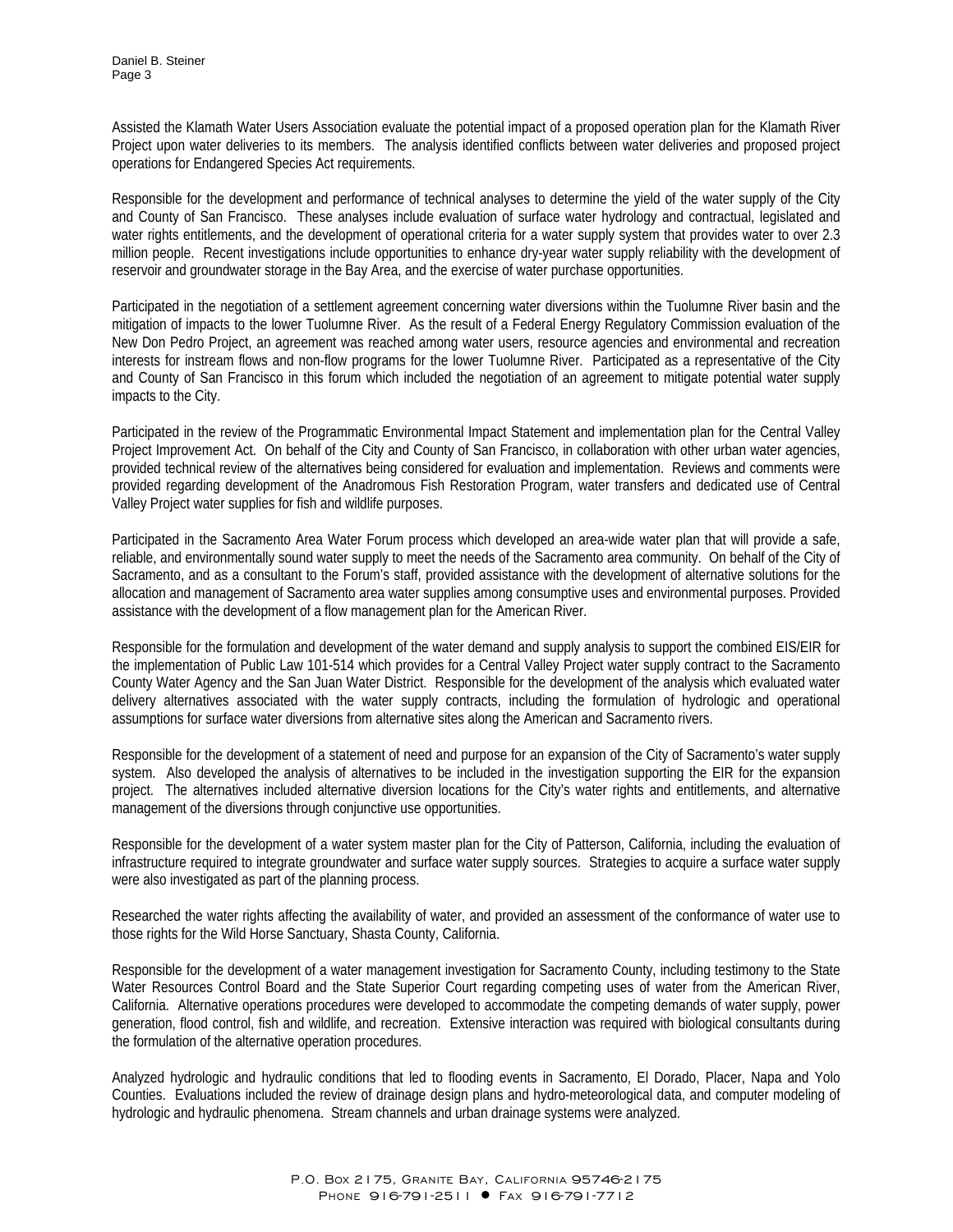Developed operation simulation models for projects incorporating water and hydroelectric attributes at both existing and proposed facilities. The models facilitated the review of alternative project features and operational variations. Over 25 hydroelectric projects throughout the western United States were evaluated with those models, including run of river projects and reservoir systems.

Directed the operation of Central Valley Project facilities in California, including Trinity, Shasta, Folsom, New Melones, Millerton and San Luis Reservoirs and associated water conveyance facilities. These operations required the satisfaction of water quality objectives for the Sacramento-San Joaquin Delta and flood control requirements for project facilities.

Developed and performed forecasts of Central Valley Project operations. These forecasts included the estimation of stream runoff and diversion demands, and were applied on a daily and annual basis.

Coordinated daily Central Valley Project operations with State Water Project operations in accordance with the Coordinated Operations Agreement which is a State-Federal agreement that specifies the availability of water to each project and responsibility for meeting water quality objectives.

Developed and presented testimony before the California State Water Resources Control Board regarding water availability from the Central Valley Project.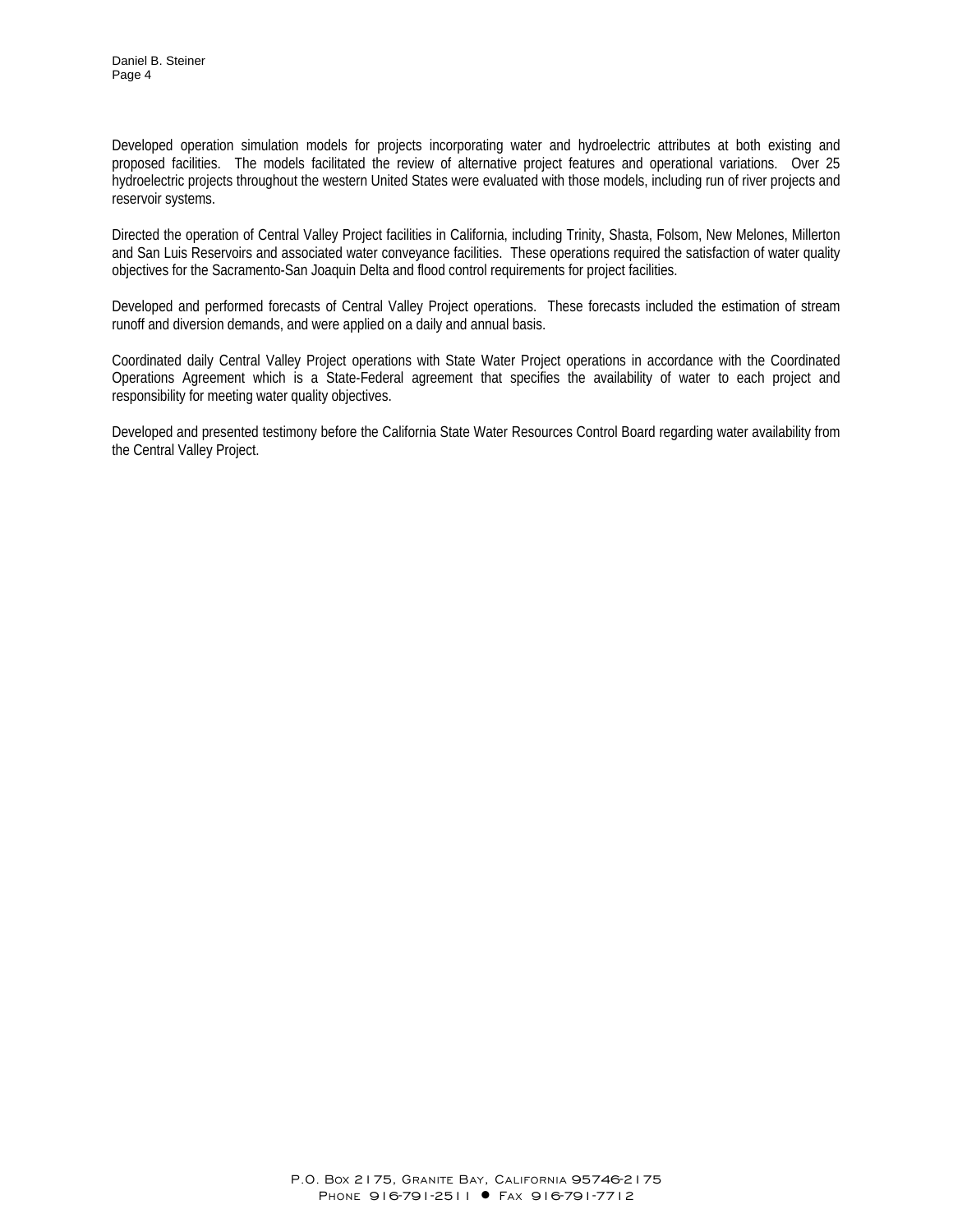# **DAGMAR RUTH SUNDERMEYER** aquatic ecology

ESA compliance and consultation fish biology habitat assessments habitat mapping NEPA compliance

### EDUCATION

San Jose State University, M.S. Conservation Biology, 1999 University of Connecticut, B.A. Communications, Psychology Minor, 1973 University of California, Davis, Extension class, Special Status Amphibians and Reptiles of Northern California, Summer 2004

University of California, Irvine, Extension class in Environmental Planning, Fall 1992

### PROFESSIONAL HISTORY

ENTRIX, Inc., Project Scientist, 1999 to date San Jose State University, graduate student, MS Organismal Biology, Conservation and Ecology, 1993 to 1999 Hopkins Marine Station, laboratory assistant to Dr. Jennifer Nielsen, 1996 to 1998 San Jose State University, laboratory assistant to Dr. Chris Brinegar. 1995 to 1996 Freelance writer/editor, 1991 to 1994 Connecticut Public Television, Producer/Director, 1976 to 1991

### REPRESENTATIVE EXPERIENCE

Ms. Sundermeyer has produced Federal ESA Section 7 biological assessments and NEPA environmental assessments for endangered and threatened fish species in California and Nevada. She has developed ESA Section 7 biological assessments for estuary management programs in California. She has coordinated with federal and state agencies on a number of projects, some of which involved recovery planning for salmonids. She has conducted literature reviews for, evaluated, and incorporated genetic research into, ESA Section 7 consultation documents.

She has conducted biological sampling and mitigation monitoring. She is familiar with a wide variety of fish sampling techniques, including electrofishing, beach seining, snorkeling, trapping, radio telemetry, and the use of various instruments to measure flow and water quality. She has participated in snorkel surveys for habitat suitability verification for IFM studies and mollusk surveys in the Sierras. She has led habitat-typing surveys for salmonids. She has conducted US Fish and Wildlife protocol surveys for California red-legged frog, and also has conducted surveys for foothill yellow-legged frog and western pond turtle.

As a producer/director for Connecticut Public Television, she produced documentaries on various marine topics, including estuary management (Long Island Sound), fishing gear conflict, ocean dumping, and lobsters. For her M.S. thesis at San Jose State University, she conducted a microsatellite DNA investigation on steelhead population structure in the Pajaro River in California.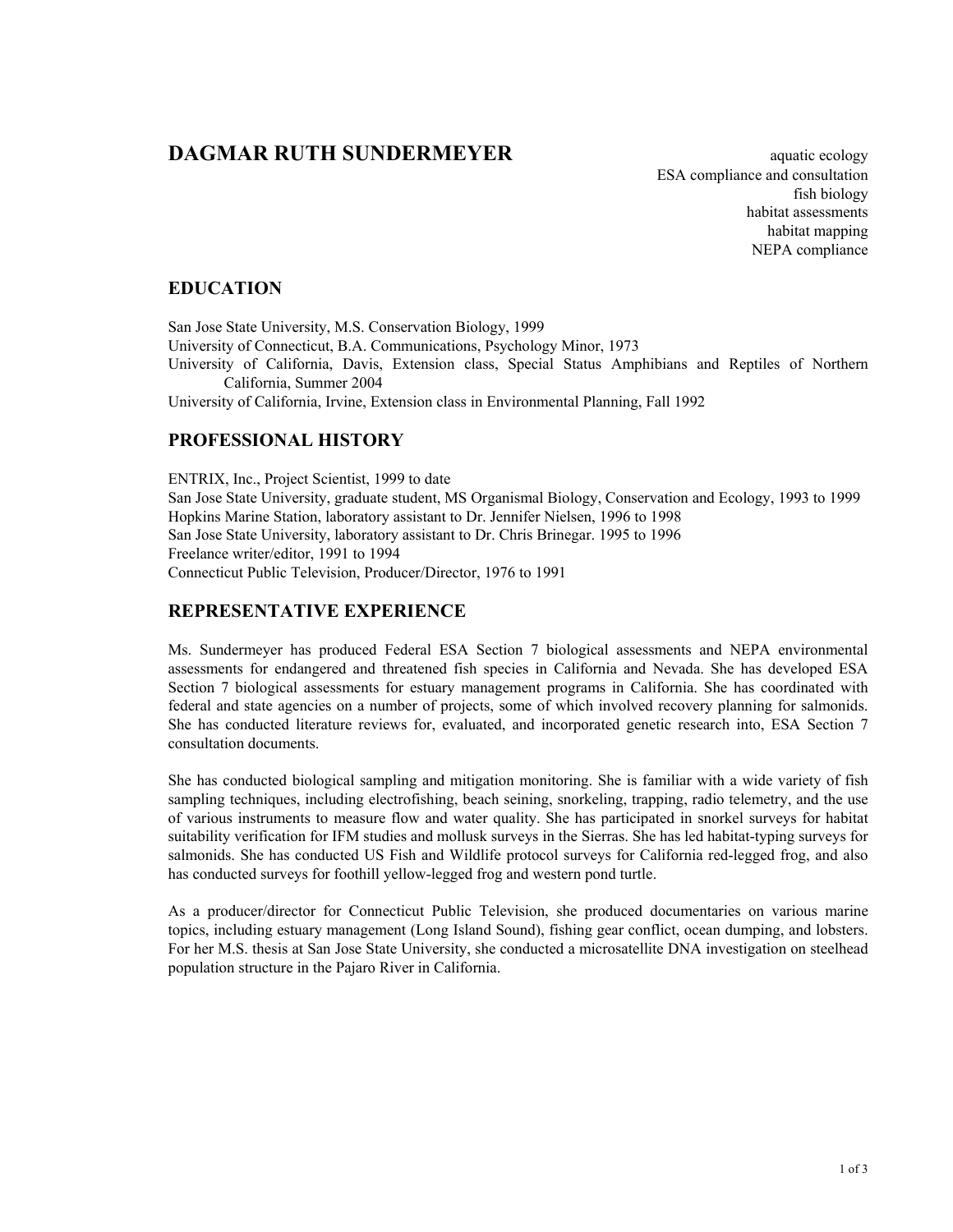# DAGMAR RUTH SUNDERMEYER

## RELEVANT EXPERIENCE

### ESA SECTION 7 CONSULTATION, RUSSIAN RIVER, SONOMA AND MENDOCINO COUNTIES, **CALIFORNIA**

A Section 7 consultation is being conducted to evaluate Sonoma County Water Agency and USACE project operations effects on coho salmon, steelhead, and Chinook salmon in the Russian River. Project operations evaluated include flood control, water management, estuary management, channel maintenance, restoration and conservation actions, and hatchery operations. Ms. Sundermeyer is the assistant project manager, and one of several report authors for documents produced for this consultation, some of which evaluated management of the Russian River Estuary. Interim reports that evaluated the effects of baseline operations were presented to resource agencies and the public. Ms Sundermeyer has coordinated with state and federal agency biologists to develop alternative project operations. To evaluate hatchery operations, Ms. Sundermeyer worked with subconsultant FishPro, Inc. and coordinated with the California Department of Fish and Game to produce a benefit/risk analysis, a monitoring and evaluation plan, and Hatchery and Genetic Management Plans (HGMPs) for steelhead and coho salmon.

### SALINAS RIVER AND CARMEL RIVER ESA SECTION 7 CONSULTATION, MONTEREY, CA

Ms Sundermeyer was one of the authors of biological assessments that evaluated the effects of artificial sandbar breaching programs on steelhead habitat in the Carmel and Salinas river basins. She also assisted the Monterey County Water Resources Agency with a Section 7 consultation for the Salinas Valley Water Project.

## DERBY DAM ESA SECTION 7 CONSULTATION AND NEPA ENVIRONMENTAL ASSESSMENT, **NEVADA**

Ms. Sundermeyer wrote a biological assessment for the Bureau of Reclamation to assess the effects of a fish passage project in the Truckee River on Federal ESA listed species cui-ui and Lahontan cutthroat trout. She also evaluated project effects on aquatic resources for a NEPA environmental assessment.

### WALKER LAKE, NEVADA

Ms. Sundermeyer has developed conservation recommendations and biology reports for the Walker River Irrigation District related to the ecology of Walker Lake, Nevada. Work has focused on TDS levels and their effects on Lahontan cutthroat trout and tui-chub.

### STATE ROUTE 4 GAP CLOSURE PROJECT MONITORING, CONTRA COSTA, CA

Ms. Sundermeyer participated in construction monitoring for widening and realigning a portion of State Route 4 in western Contra Costa County. A mitigation and monitoring program was developed to reduce significant impacts to biological resources from this project. Ms. Sundermeyer has led surveys for California red-legged frogs and western pond turtles in recent years of the mitigation monitoring program and reported findings.

### FERC HYDROELECTRIC RELICENSING

A multiyear series of studies was conducted to support a FERC alternative licensing process for the Southern California Edison (SCE) Big Creek hydroelectric project. Ms. Sundermeyer participated in several components of this effort. She wrote technical study reports that evaluated fish habitat, water temperature, fish populations, passage barriers, effects on anadromous fish species in the San Joaquin River, and mollusk species with cultural significance. She also is developing a Native Aquatic Species Management Plan for the Big Creek 4 Project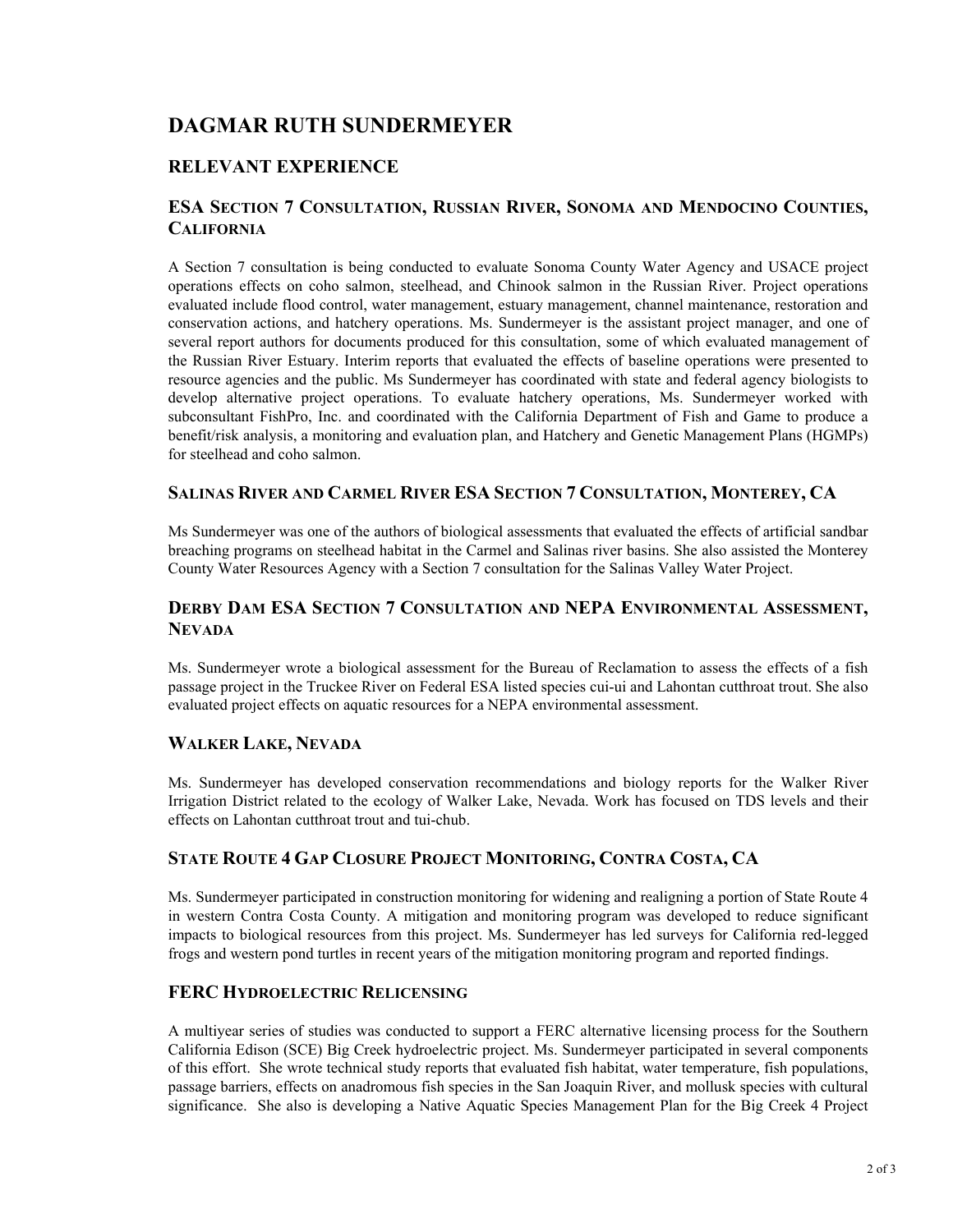# DAGMAR RUTH SUNDERMEYER

area on the San Joaquin River, which will be used as part of an adaptive management program for native transition zone species such as hardhead, foothill yellow-legged frog and Western pond turtle.

ENRIX, Inc. assessed the effects of Pacific Gas and Electrics (PG&E) Kilarc-Cow hydroelectric projects on fish and wildlife species in Shasta County California. Ms. Sundermeyer led surveys in project-affected reaches for foothill yellow-legged frogs, conducted a habitat assessment for California red-legged frog, and reported findings.

### HABITAT MAPPING, SANTA CLARA COUNTY, CA

ENTRIX, Inc. conducted habitat mapping for the Santa Clara Valley Water District to characterize salmonid habitat in project-affected streams. Ms. Sundermeyer participated in the field effort and was one of the report authors. Ms. Sundermeyer also conducted habitat mapping surveys for the U.S. Army Corps of Engineers in Llagas Creek, Morgan Hill, CA and reported results.

### PROFESSIONAL HISTORY

ENTRIX, Inc., Project Scientist/Aquatic Biologist, 2002 to date ENTRIX, Inc., Senior Staff Scientist, 1999 to 2001 Hopkins Marine Station, Laboratory Assistant, 1996-1998 San Jose State University Biology Dept., Laboratory Technician, 1995-1996 Freelance Writer, Editor 1991 to 1994 Connecticut Public Television, Producer/Director, 1976 to 1991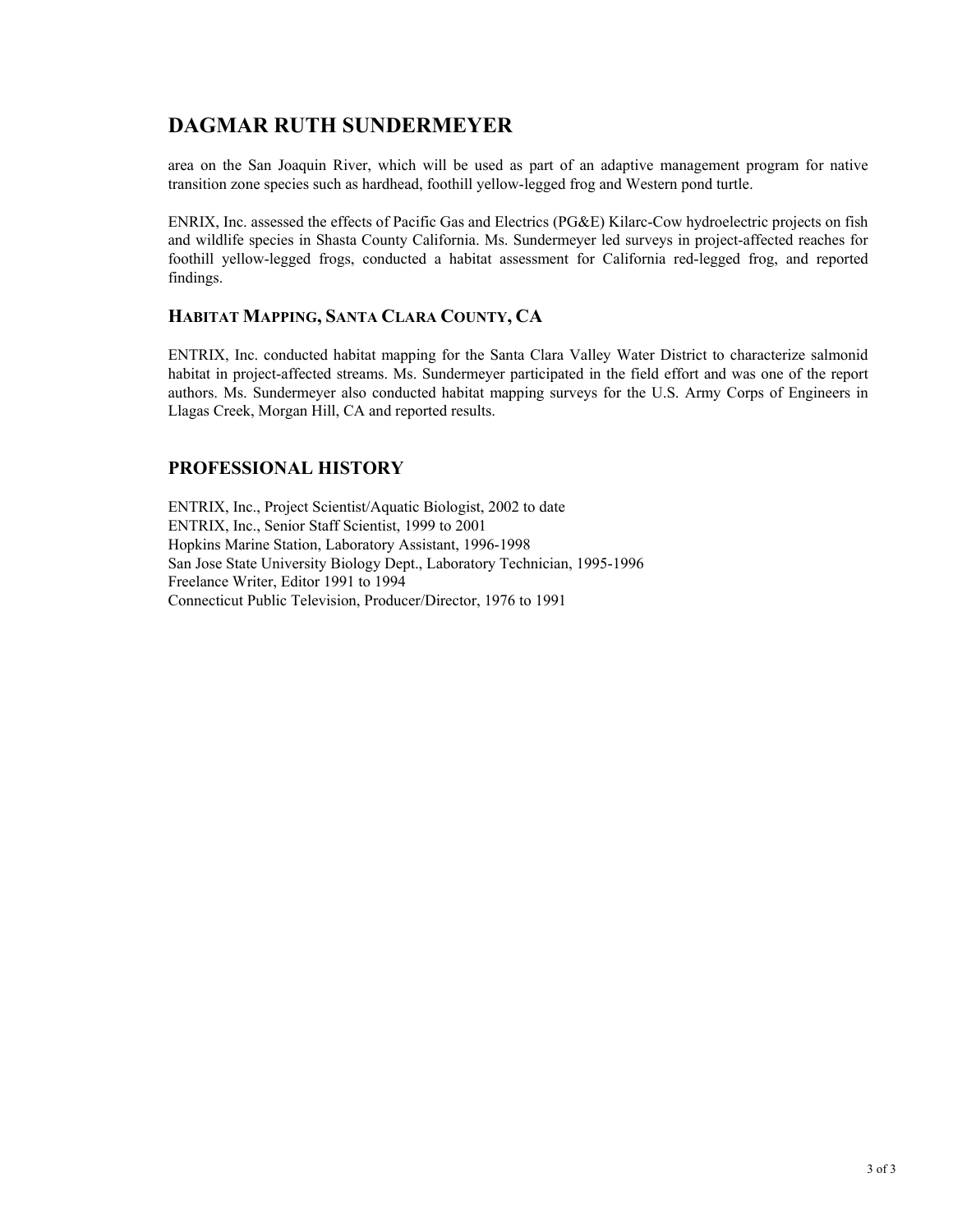# **THOMAS L. TAYLOR** fishery biology

 aquatic ecology habitat assessment resource management restoration of aquatic systems

## EDUCATION

University of California at Davis: M.S. Aquatic Ecology, 1978 California State University at Fresno: B.A. Biology, 1970

### **CERTIFICATIONS**

Certified Fisheries Scientist, American Fisheries Society No. 1911

### PROFESSIONAL HISTORY

ENTRIX, Inc., Senior Aquatic Biologist, 1997 to date Trihey & Associates, Inc., Senior Aquatic Biologist, 1992 to 1997 California Department of Parks and Recreation, Aquatic Biologist, 1982 to 1992 California Department of Fish and Game, Fishery Biologist, 1978 to 1982

### REPRESENTATIVE EXPERIENCE

Mr. Taylor has over 25 years experience in fisheries and water resources. His experience includes assessments of water resource projects, fisheries biology, river and wetland restoration, endangered species consultations, and the preparation of expert witness testimony. His has conducted impact assessments, restoration monitoring, watershed assessments and CEQA and NEPA documentation. Mr. Taylor has worked in the Delta throughout his career on fisheries issues as it relates to management of the water in California. His has conducted a variety of work for a broad spectrum of water purveyors around the San Francisco Bay and in the Central Valley. Mr. Taylor has conducted multiple consultations on endangered species including the effects of reservoirs, development projects and ongoing management activities under section 7.

### Project Management

Mr. Taylor managed over 21 subcontractors in the development and implementation of restoration plans for Rush Creek. Restoration planning included frequent communication with a restoration technical committee including members from resource agencies and non-governmental organizations. The planning team included other consultants, academics and resource agency representatives. Much of the work was developed and carried out under challenges from some of the participants in the process. Disagreements were resolved through hearings before a Superior Court judge. The restoration approach was based on an evaluation of historical conditions and compared to pre-restoration conditions of the stream flow regime, riparian vegetation and channel morphology by stream reach. Planning and design work typically proceeded on several fronts simultaneously for different reaches or restoration segments.

Mr. Taylor managed a survey of the aquatic resources of six Bay-Area reservoirs for the City and County of San Francisco. The surveys were designed to collect information on fish species distributions, fish populations, water quality, reservoir sediments and the collection of tissue samples for genetic analyses. Tributary streams were also included in the sampling program. The project included field sampling, data collection and analysis and the preparation of reports.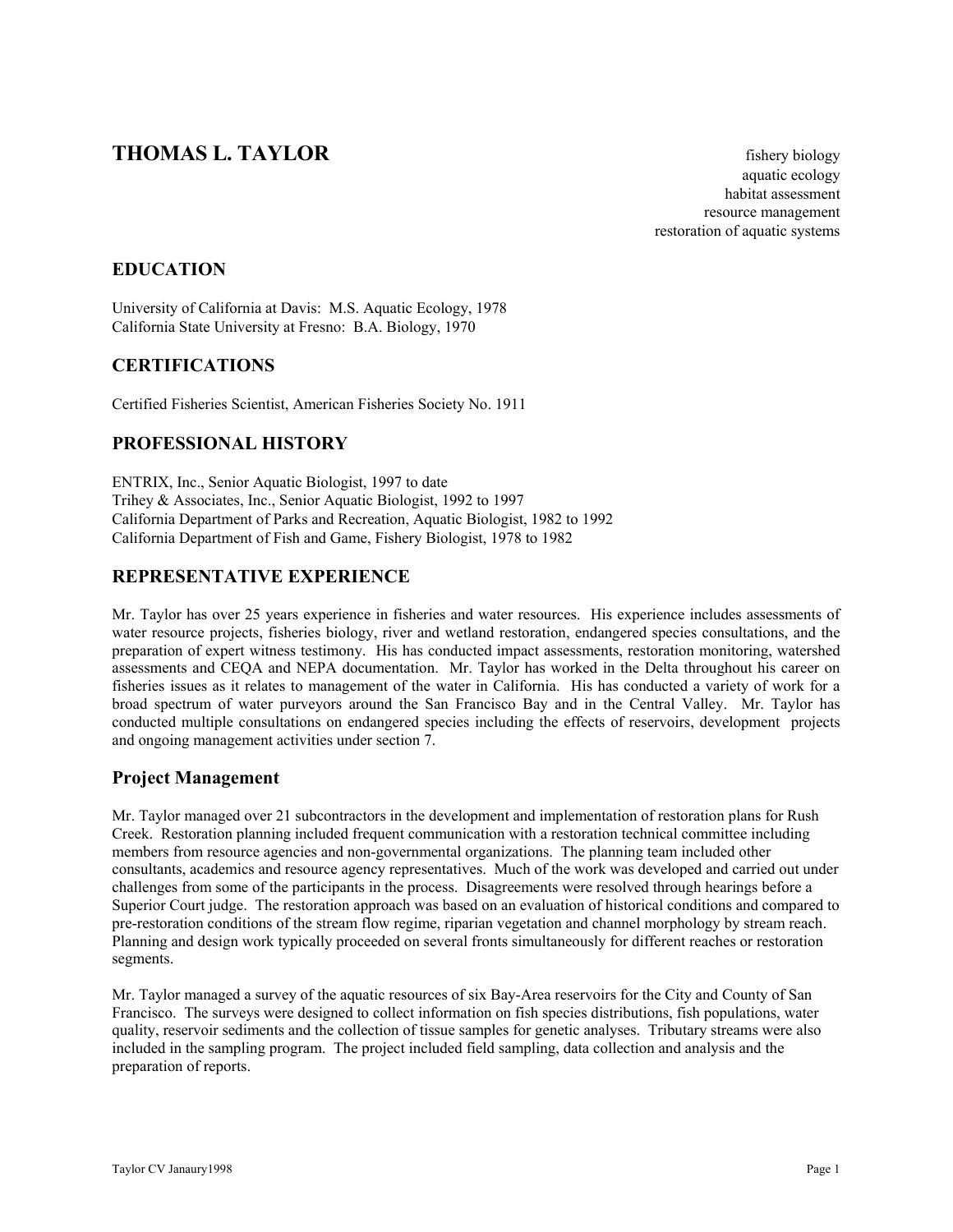# THOMAS L. TAYLOR

Mr. Taylor managed a habitat mapping effort for the Santa Clara Valley Water District documenting habitat conditions in over 80 miles of stream channel within the District's jurisdiction. The project included the training and logistical management of 5 habitat-typing crews as well as managing multiple sub-consultants. The scope of work was developed in cooperation with representatives from regulatory agencies, non-governmental organizations and academia, as well as managers from the Santa Clara Valley Water District and their consultant. In spite of a tight schedule and budget, the project was completed successfully.

Mr. Taylor managed a multi-year habitat-based monitoring program for coho salmon and steelhead in Lagunitas Creek. The monitoring was designed to evaluate how summer stream flow conditions and aquatic habitat influenced populations of the juvenile coho salmon (federally threatened Central California Coast Coho ESU) and steelhead (federally threatened Central California Coastal ESU). The sampling program was designed to provide data that was compatible with a long-term data set spanning over 20 years to provide for evaluation of time trends in population changes. Annual monitoring reports were produced describing the status of coho salmon and steelhead in the study area and comparing levels to historic population estimates.

### Central Valley and Bay-Delta Experience

Mr. Taylor prepared EA's for the reissuance of Long-Term Water Contracts through the Bureau of Reclamation for the Friant and Cross Valley Canal Units of the Central Valley Project. The EA examined changes to the water use relative to existing contracts, and any changes in water use that may have resulted from re-operation from the sources at Millerton Lake and the Delta. The EA examined the consequences for the San Joaquin River downstream of Friant Dam and affects on the Delta resulting from any change in storage and delivery timing resulting from increased water rates.

Mr.Taylor has provided professional services to the City and County of San Francisco for biological support on their interests in the Bay-Delta Process and as a member of the San Joaquin River Group Authority. Mr. Taylor was an active participant on developing and providing peer review for the Vernalis Adaptive Management Plan. He participated on interagency meetings to address the study design and interacted with agencies to determine the best methods to use hatchery salmon in the study. Mr. Taylor participated in the development of the Newman-Rice model, and assisted in the compilation of some of the data sets used in early version of the model. He participated in numerous workshops at the request of the client, and prepared documents and issues papers on topics ranging from fish hatcheries to fish outmigration studies. Mr. Taylor is also an integral team member of biologists working to develop and implement monitoring of the effectiveness of the 1995 Water Quality Control Plan. He is also participating on this group to respond to issues during the third triennial review of the 1995 WQCP.

Mr. Taylor prepared detailed testimony for a confidential client dealing with water rights and fishery issues in the Delta as part of the Bay-Delta Hearings. Mr. Taylor worked closely with attorneys and other fisheries and hydrologic technical experts to develop testimony, often under very short or often changing deadlines.

Mr. Taylor worked for attorneys representing the Sacramento Valley Water Users to develop testimony addressing the effects on fisheries from water transfers from the Sacramento Basin to the areas south of the Delta. He prepared testimony that examined the effect of water transfers across the Delta on Delta smelt using biological data and hydrodynamic models including DSM2 and the Particle Tracking Model (PTM) to assess individual channel flow characteristics in regard to flow direction and magnitude. These attributes were then evaluated in terms of life stage and location of Delta smelt.

 Mr. Taylor participated on one of the first CalFed Integration Panels to determine the allocation of funding for projects submitted for the Category III funding cycle in the summer of 1997. The Integration Panel was provided with technical reviews of all qualifying proposals from the Technical Review Panels. Funding allocations were based upon the merit of the technical review, the importance of the primary stressors and species addressed by the proposal and the geographic region identified in the Request for Proposals. The Integration Panel also considered projects being funded under the Central Valley Project Improvement Act in allocating funds for Category III project proposals. The Integration Panel's recommendations were approved by CalFed management and the Secretary of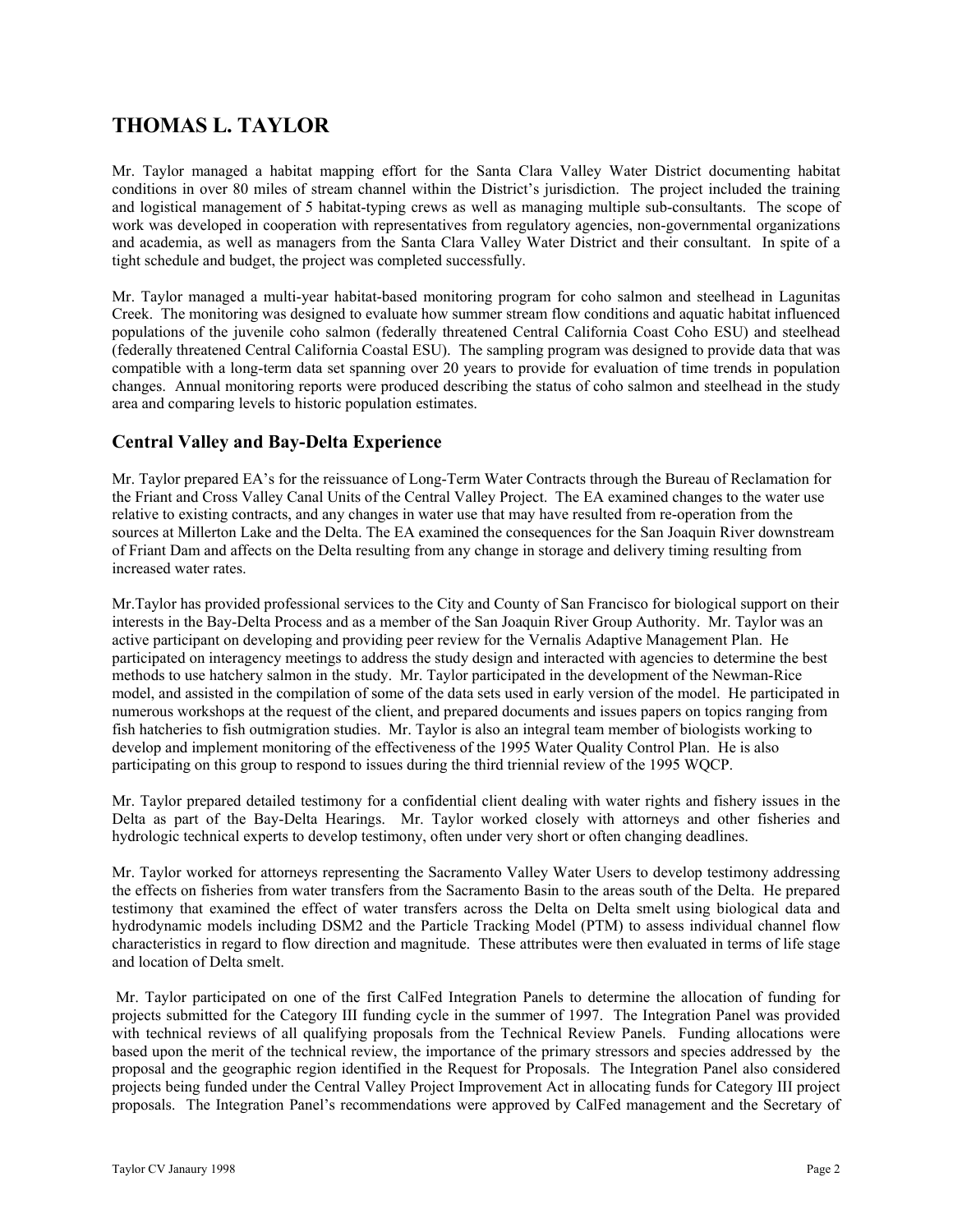# THOMAS L. TAYLOR

Resources Agency and resulted in approximately 100 million dollars allocated to projects that were designed to benefit aquatic resources in the Central Valley and Bay-Delta areas.

### Endangered Species Coordination and Consultations

Mr. Taylor has conducted multiple consultations for ESA compliance on listed species. He has evaluated several proposed dam management schemes for potential impacts to listed steelhead populations. He has prepared Biological Assessments on coastal stream projects with anadromous fish and on inland river systems.

Mr. Taylor assisted the East Bay Municipal Utilities District (EBMUD) in Section 7 Endangered Species consultations with the National Marine Fisheries Service and U.S. Fish and Wildlife Service for proposed water diversions from the American River downstream of Folsom Dam. He assisted in the preparation of Biological Assessments for steelhead, winter-run Chinook salmon, delta smelt, and Sacramento splittail. The Biological Assessments analyzed the potential effects of two different diversion strategies on water temperature regimes, instream habitat, and the opportunity for entrainment at diversion facilities for each fish species. The analysis included direct project effects as well as cumulative effects with other water diversions in the Sacramento River and the Sacramento-San Joaquin River Delta.

Mr. Taylor played a key role as the Central California Coastal Coordinator for ACWA's response to the proposed listing of steelhead in California. He organized experts knowledgeable about steelhead resources along the Central Coast, oversaw an intensive examination of resource agency file materials and reviewed planting records for streams of interest to water agencies. Mr. Taylor's efforts represented the combined interest of water agencies located along the central coast. The materials were compiled, reviewed and analyzed into a report to be included with similar reports from the entire California coast.

### Fish Passage and Dam Seismic Safety

Mr. Taylor prepared an EA for the installation of a fish passage facility at Derby Dam on the Truckee River for the Bureau of Reclamation. The dam presently had no fish passage facilities for cui-ui sucker and Lahontan cutthroat trout, both listed species. Fish passage at the dam allows fish to move upstream to make use of historic spawning habitat presently not accessible to the two fish. The EA evaluated various options of fish passage and examined the consequences of listed species spawning upstream as it related to upstream water users. The water diversion at Derby Dam also required screening to avoid entraining the spawn of those fish that passed the dam.

Mr. Taylor prepared an fisheries analysis for an EIS/EIR for Daguerre Point Dam on the Lower Yuba River to evaluate alternative on three different alternatives to improve fish passage for fall and spring run Chinook salmon and steelhead in this Central Valley river. The project was funded through the Planning and Local Assistance Branch of the Department of Water Resources for the Daguerre Point Dam that is jointly operated by DWR and the Army Corps of Engineers.

Mr. Taylor has helped to develop and evaluate options to address the seismic safety and address fish passage at San Clemente Dam on the Carmel River. The 1921 thin-arch concrete dam has been identified by the Division of Safety of Dams, Department of Water Resources to be seismically unsafe. Mr. Taylor has assisted the California American Water Company, owner of the dam in developing interim operations to comply with the DSOD order to lower the reservoir while protecting the listed steelhead in the Carmel River. Mr. Taylor worked closely with DSOD, NOAA Fisheries, the Army Corps of Engineers, the California Department of Fish and Game and California-American Water Company in developing draw down criteria and in monitoring and reporting on the draw down activities. Mr. Taylor will also be preparing the fisheries analysis for the EIS/EIR to address seismic safety at San Clemente Dam. Alternatives include strengthening the existing dam, removing the dam or lower the crest elevation of the dam.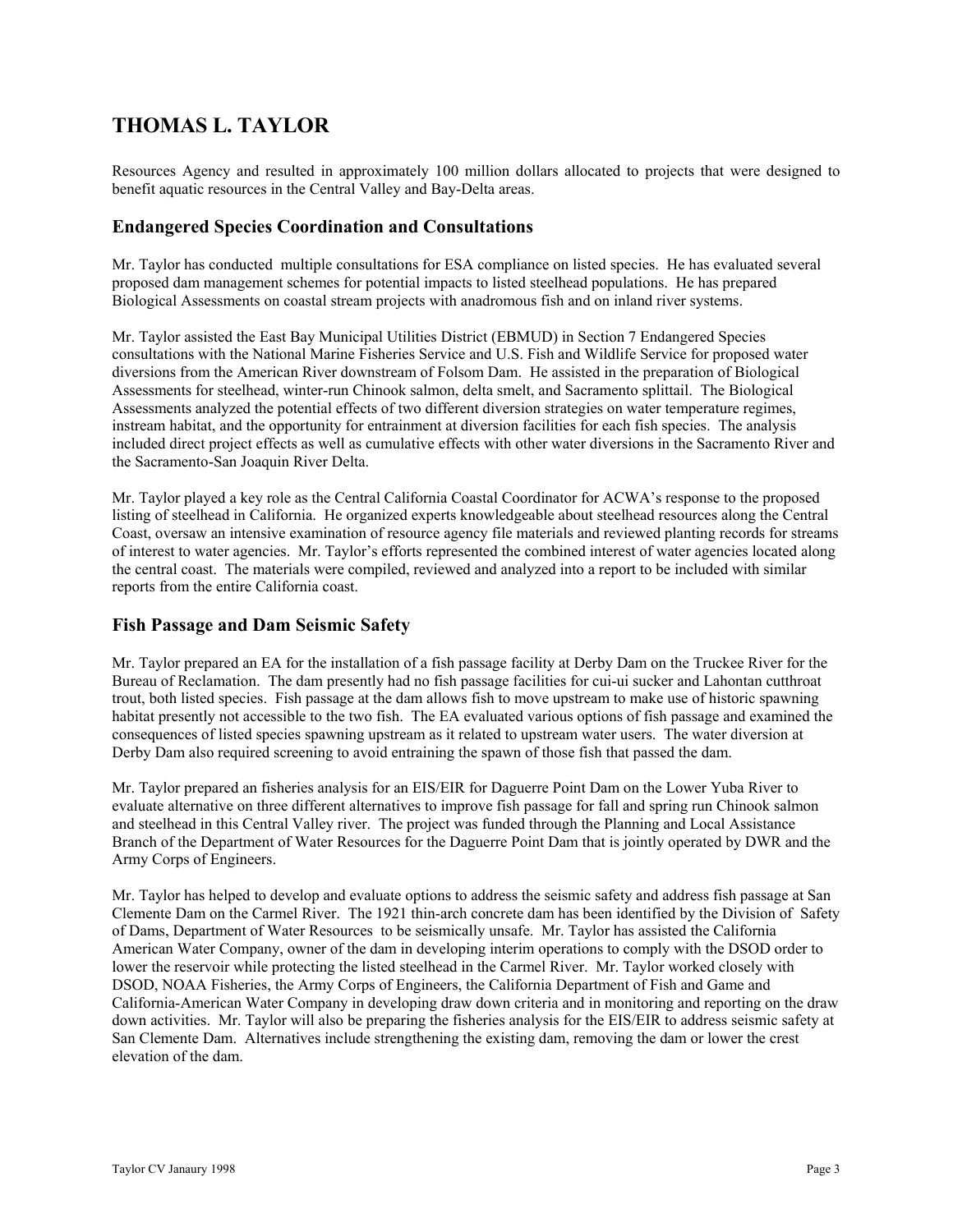# THOMAS L. TAYLOR

### Expert Witness Testimony

Mr. Taylor prepared detailed testimony on the habitat use of native delta fishes and how population changes are associated with water development in the Sacramento-San Joaquin Delta. His testimony reviewed the change in distribution and abundance of the different life stages of Delta smelt and related changes to altered hydraulic conditions in the Delta. Mr. Taylor made use of hydrologic models to develop this testimony for clients in the Central Valley. This material was prepared in response to a water rights challenge before the State Water Resources Control Board.

Mr. Taylor development expert witness testimony on the abundance and growth of juvenile steelhead and coho salmon in response to stream flow conditions, turbidity and temperature in a coastal stream. This information was developed in anticipation of the client's filing a petition for reconsideration before the State Water Resources Control Board.

Mr. Taylor provided expert witness testimony regarding the cost of monitoring fish populations, aquatic habitat conditions and riparian vegetation during the interim restoration of Rush and Lee Vining Creeks during hearings before the El Dorado County Superior Court.

## PROFESSIONAL TRAINING

1994 "California Wetlands", CLE International 1991 Stream Classification and Restoration, AFS 1991 Stream Classification and Restoration, Dave Rosgen, short course, TRPA 1989 Natural Resource Negotiations, AFS 1989 Time Management, Franklin Institute, AFS 1988 CEQA Update, State of California 1988 Aerial Photography for Resource Managers, UCSB, AFS 1988 Environmental Ethics and Resource Management, Phil Pister, AFS 1987 Wetlands Delineation and Assessment, Terry Huffman, AFS 1986 Hydrology for Biologists, Dr. J. Orsborne, AFS 1986 Project Management, State of California

### AFFILIATIONS

American Fisheries Society, Cal-Neva Chapter President of Cal-Neva Chapter, 1993 President-Elect of Cal-Neva Chapter, 1992 Program Chair for Cal-Neva Chapter Annual Meeting, 1986 Treasurer, Cal-Neva Chapter, 1982-83 Pacific Fisheries Biologists Society of Wetland Scientists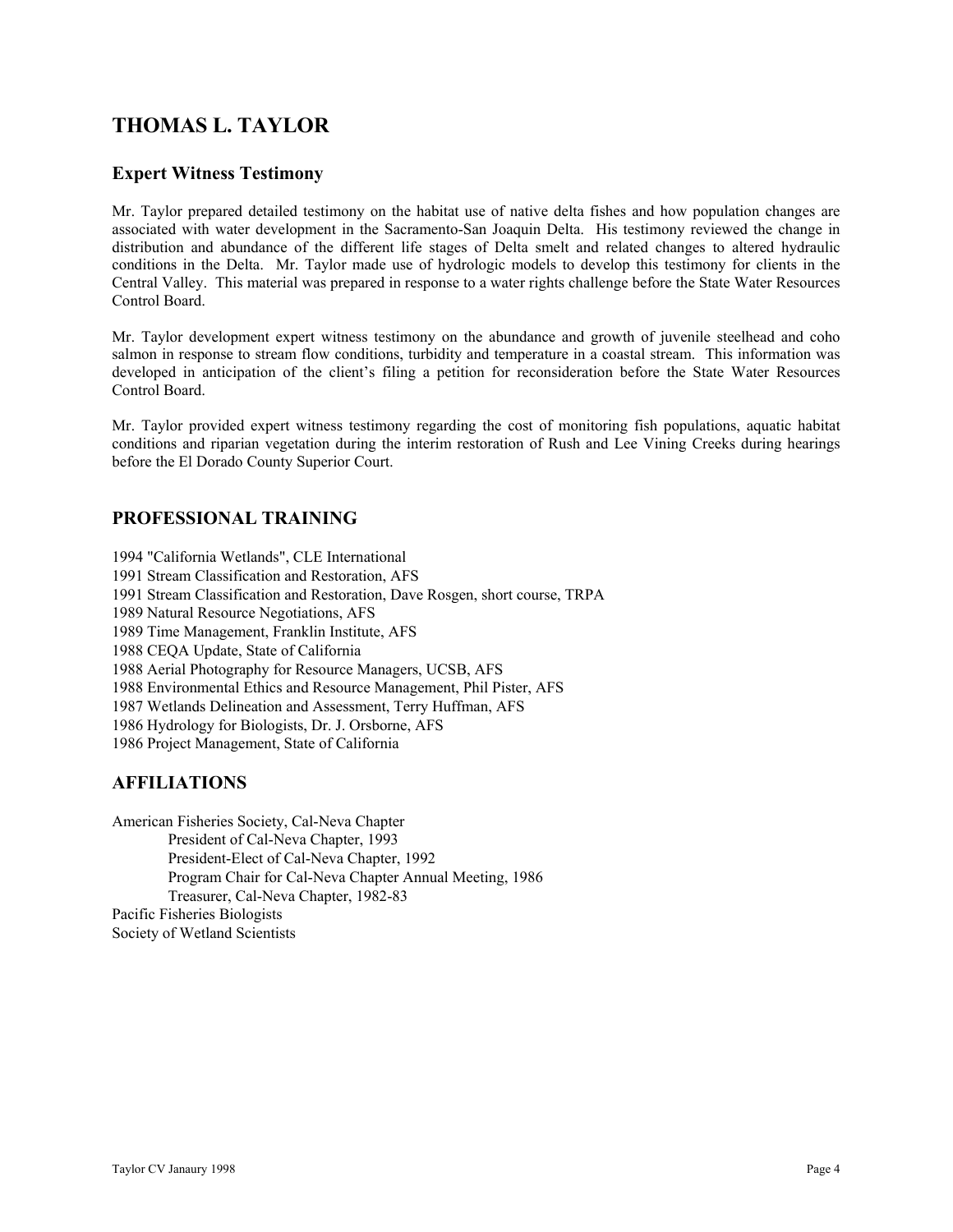## DAVID A. VOGEL Senior Fisheries Scientist Natural Resource Scientists, Inc. P.O. Box 1210 Red Bluff, CA 96080 dvogel@resourcescientists.com

## **Education**

M.S., 1979, Natural Resources (Fisheries), University of Michigan B.S., 1974, Biology, Bowling Green State University

## Employment History

- 1973 1976 U.S. Fish and Wildlife Service: Fisheries Technician; various appointments working on Missouri River reservoir research.
- 1977 1978 National Marine Fisheries Service; Federal Observer on commercial tuna seining vessels; collected oceanographic data and Marine Mammal Protection Act compliance documentation in the eastern tropical Pacific Ocean.
- 1978 1979 U.S. Fish and Wildlife Service; Fisheries Biologist; conducted salmon and steelhead population studies and habitat evaluations in Washington state.
- 1979 1981 U.S. Fish and Wildlife Service; Fisheries Biologist; responsible for fishery management of the 2.2 million-acre Wind River Indian Reservation in Wyoming. Department of Justice expert witness for the Big Horn water rights adjudication.
- 1981 1990 U.S. Fish and Wildlife Service; Project Leader; designed and conducted salmon and steelhead research projects in northern California, developed measures and programs to restore fish populations and habitat. Graduate of the National Fish and Wildlife Foundation's Upper Level Management Development Program.
- 1990 1992 CH2MHill; Senior Scientist; worked on a wide variety of aquatic resource issues associated with land and water development.
- 1992 Present Natural Resource Scientists, Inc.; Senior Scientist; working on the resolution of aquatic resource issues associated with water development.

### Experience

Dave Vogel has 30 years of experience as a fishery scientist and has worked on Central Valley fishery resource issues for 24 years. He previously worked for the U.S. Government in the U.S. Fish and Wildlife Service's (USFWS) Fishery Research Division and the Fishery Resources Division. He has served as a Principal Investigator and Project Leader on dozens of fishery research projects in the Central Valley and Delta. During the 1980s he was the Project Leader for the USFWS Sacramento Valley Fishery Resource Office. As the USFWS's Principal Scientific Investigator, he designed and implemented dozens of studies on Chinook salmon and steelhead trout in the Sacramento River and its tributaries. He was in charge of anadromous